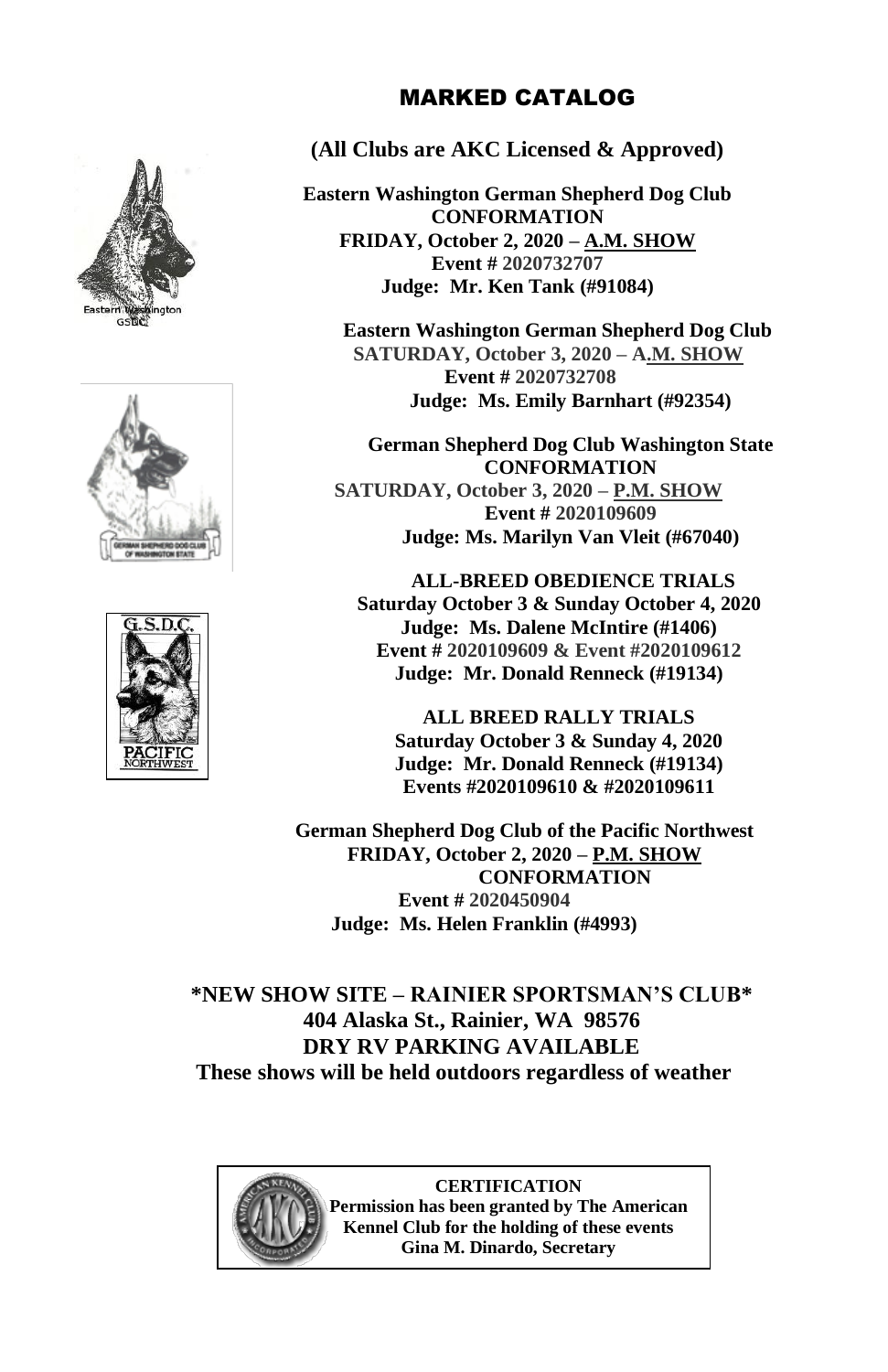#### **JUDGES ASSIGNMENTS**

| <b>Assignments</b>                                                    | Fri. AM | Fri. PM     | $Sat.-a.m.$ | Sat-p.m.     | Sunday     |
|-----------------------------------------------------------------------|---------|-------------|-------------|--------------|------------|
| Conformation                                                          | K. Tank | H. Franklin | E. Barnhart | M. Van Vleit |            |
| Obedience:                                                            |         |             | D. McIntire |              | D McIntire |
| SATURDAY CLASSES: Nov A & B, Beg. Nov. A&B, Grad. Open, Utility A & B |         |             |             |              |            |
| SUNDAY CLASSES: Nov A & B, Beg. Nov. A&B, Grad Nov. Open A & B        |         |             |             |              |            |
|                                                                       |         |             | D. Renneck  |              | D Renneck  |
| SATURDAY CLASSES: Grad Nov. Open A & B                                |         |             |             |              |            |
| SUNDAY CLASSES: Grad. Open, Utility A & B                             |         |             |             |              |            |
| Rally (All classes)                                                   |         |             | D. Renneck  |              | D Renneck  |

| Point Schedule - Division 8 – Effective May 13, 2020 |                                                         |  |  |  |  |  |
|------------------------------------------------------|---------------------------------------------------------|--|--|--|--|--|
|                                                      | 1 Point<br>2 Points<br>3 Points<br>5 Points<br>4 Points |  |  |  |  |  |
| Dogs                                                 |                                                         |  |  |  |  |  |
| <b>Bitches</b>                                       |                                                         |  |  |  |  |  |

**Eastern Washington GSDC**

President: Denise Bostrom Vice President: F. Skeeter Benton Treasurer: Arlene Custer Secretary: Candee Foss, 10208 W. Court, Pasco, WA 99301

#### **BOARD OF DIRECTORS:**

Charles Ames **Samantha Rosenthal** 

#### **Eastern Washington GSDC Officers & Directors will act as the Bench Committee for all events**

**Show Committee, and Chairpersons for All events:**

Show Chair: Cindi McInturf Show Committee: Cindi McInturf, Samantha Rosenthal Bench Chair: Candee Foss Catalog Sales: Whiendy Parry

**\* \* \* \* \***

#### **GSDC of Washington State OFFICERS**

President: Donna Gonzalez Vice President: Laura Cronin 2nd Vice President: Kim Seward Treasurer: Lorrie Nerney Secretary: Alicia Olsen – 7808 195th Ave. Ct. E, Bonney Lake, WA 98391

#### **BOARD MEMBERS**

Kerry Sloan Southern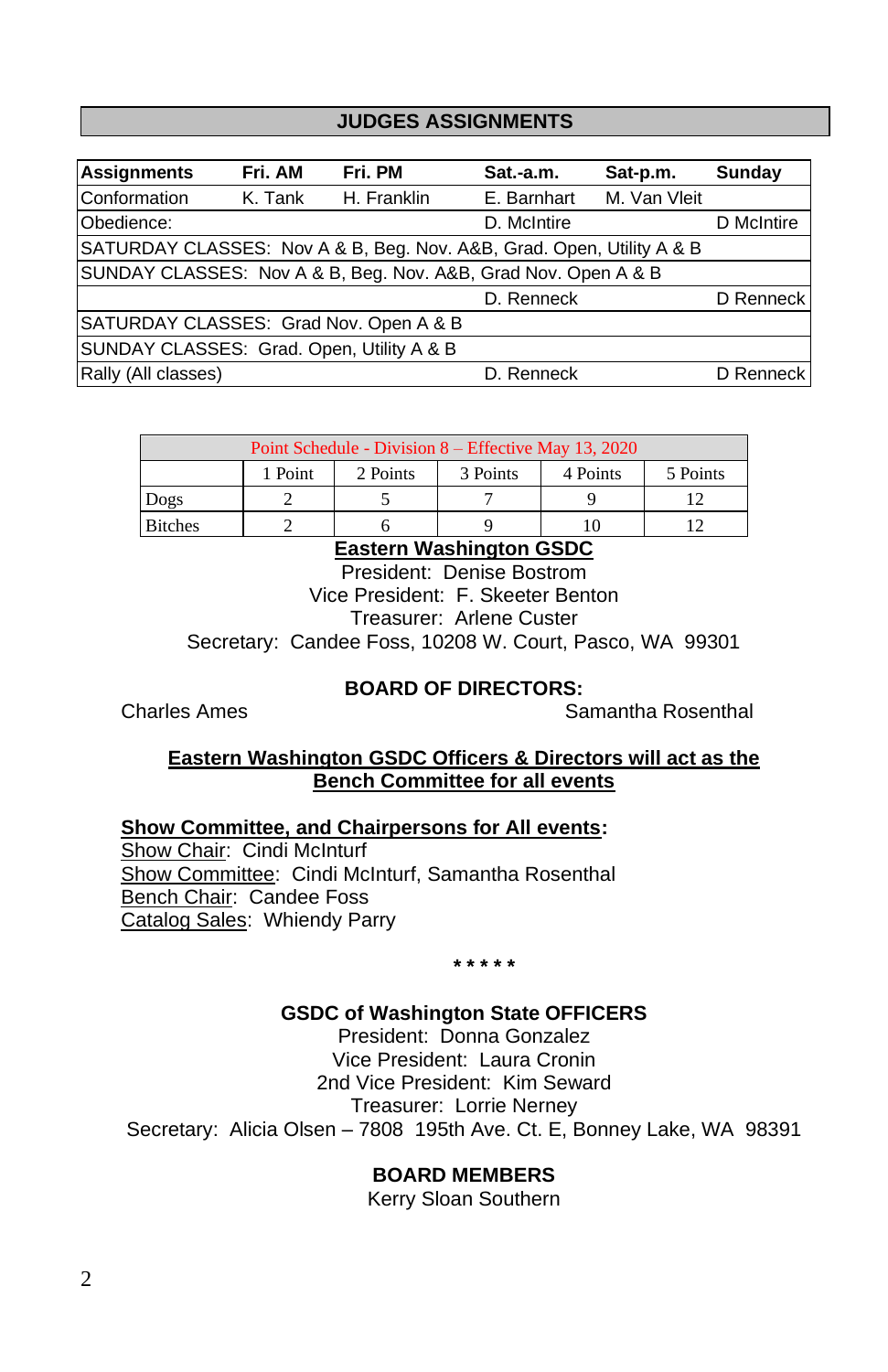#### **GSDC of Washington Officers & Board Members will act as the Bench Committee for all events.**

#### **Show Committee, and Chairpersons for All events:**

Show Chair: Laura Jean Cronin Assistant Chair: Donna Gonzalez Obedience Chair: Cindy Stratton Rally Chair: Kerry Southern Catalog Sales: Whiendy Parry

**\* \* \* \* \***

#### **GSDC of the Pacific Northwest OFFICERS**

President: Sharon Avery Vice President: Donna Gonzalez Treasurer: Michael Avery Secretary: Pamela O'Dell 11003 – 159th Ave., SE Snohomish, WA 98290 206-778-3170 [norberge@aol.com](mailto:norberge@aol.com)

#### **BOARD MEMBERS**

Lenny Bellah

Sally Bazzell **Mulliam Campbell** Lorry Bellah **Juanita Williamson** 

#### **GSDC of PNW Officers & Directors will act as the Bench Committee for all events**

#### **Show Committee, and Chairpersons for All events:**

Show Chair: Pam O'Dell, 11003 – 159th Ave., SE, Snohomish, WA 98290 Obedience & Rally Chair: Sally Bazzell, 191 Cinebar Rd., Cinebar, WA 98533 Chief Ring Steward: Janet Kellerher Trophies & Ribbons: Donna Gonzalez, Catalog Sales: Whiendy Parry Setup and Clean up Committee**:** All club members. Photographer: Sharon & Michael Avery Catalog Sales: Whiendy Parry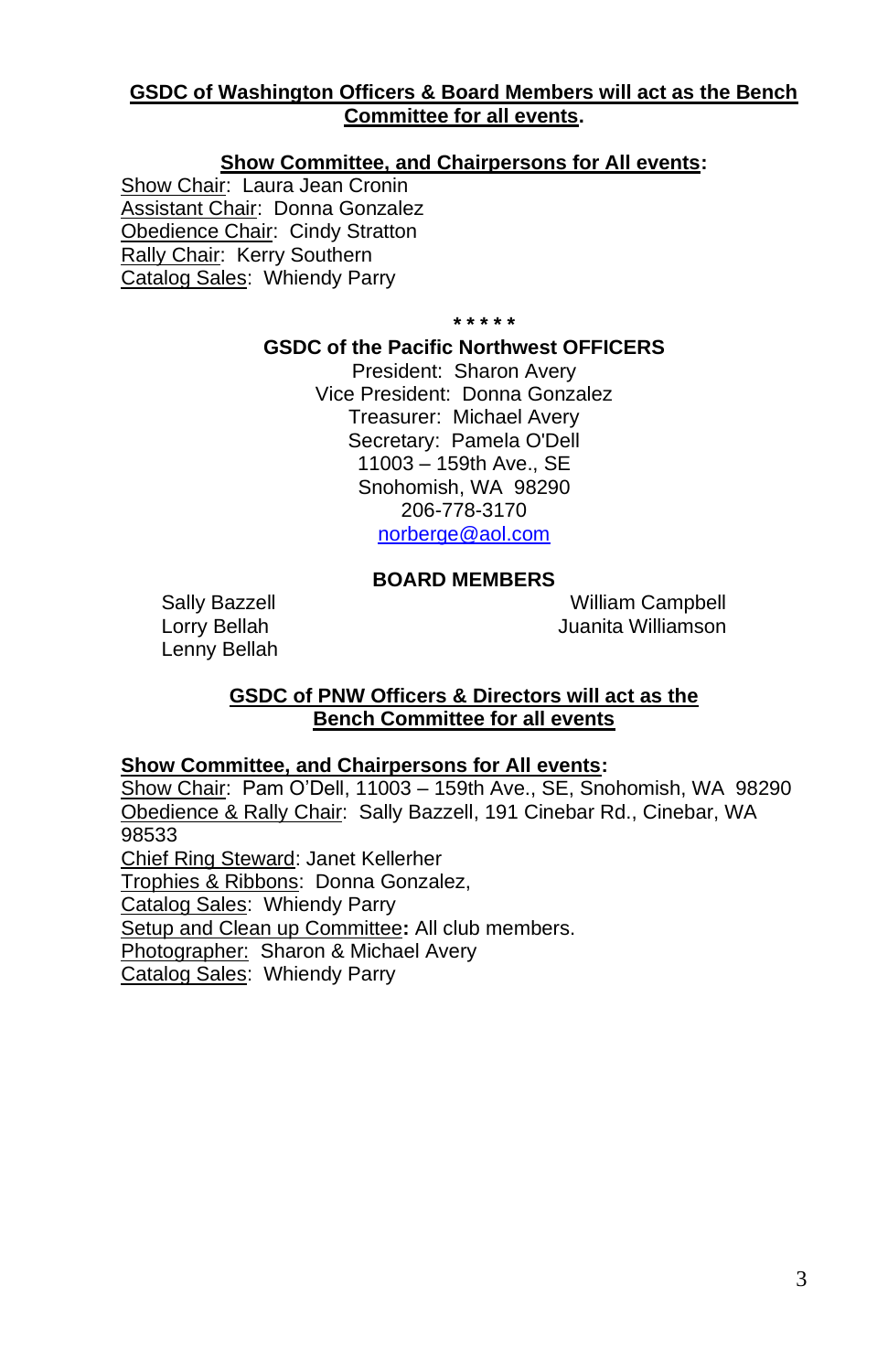## **CONFORMATION SHOWS**:

#### **Eastern Washington GSDC GSDC of the Pacific Northwest**

Event #2020732707 Event #2020450904 Judge: Mr. Ken Tank Judge: Ms. Helen Franklin Friday 10/02/20 AM SHOW Friday 10/02/20 PM SHOW

#### **Eastern Washington GSDC GSDC of Washington State**

Event #2020732708 Event #2020109609

Judge: Ms. Emily Barnhart Judge: Ms. Marilyn Van Vleit Saturday 10/03/20 AM Show Saturday 10/03/20 PM Show

# **DOGS**

## **6-9 Mo. Puppy Dogs**

| 101 | 1ST | N/E | N/E                            | 1ST               |
|-----|-----|-----|--------------------------------|-------------------|
|     |     |     | Fri a.m   Fri p.m.   Sat. a.m. | $\vert$ Sat. p.m. |

**CLAYFIELD HALLMARK PEREGRINE OF NORBERGE** DN61857802 DOB: 2/18/2020 BREEDER: Sharon Avery, Becky McElroy, Jim Hall, Michael Avery SIRE: Ch. Wolf Creek Levi DAM: Ch. Clayfield The First Noel of Norberg OWNER: Kathy Martin

## **9-12 Mo. Puppy Dogs**

| 102 | <b>ABS</b> | 1ST | <b>ABS</b>                     | 2ND       |
|-----|------------|-----|--------------------------------|-----------|
|     |            |     | Fri a.m   Fri p.m.   Sat. a.m. | Sat. p.m. |

**CLAYFIELD RESISTANCE IS FUTILE OF NORBERGE, TKI** DN60408907 DOB: 12/16/2019 BREEDER: P. O'DELL& S. AVERY & M. AVERY SIRE: GCHP Ch. Rosewood's Galileo, HT, CGC DAM: GVx Ch. Norberge's Razzle Rosarita of Clayfield OWNER: Sally R. Bazzell & Ray D. Bazell

| 103 | 1ST     | 2ND | 1ST                    | w/drawn   |
|-----|---------|-----|------------------------|-----------|
|     | Fri a.m |     | I Fri p.m. I Sat. a.m. | Sat. p.m. |

**WYNOTT BARK AT THE MOON** DN59452803 DOB: 10/10/2019 BREEDER: Dee & Dave Lauffer SIRE: GCHS Ch. Rosewoood's Midas Touch of Kansten DAM: Ch. Legends All American Girl V Sunrise, PT OWNER: Dee & Dave Lauffer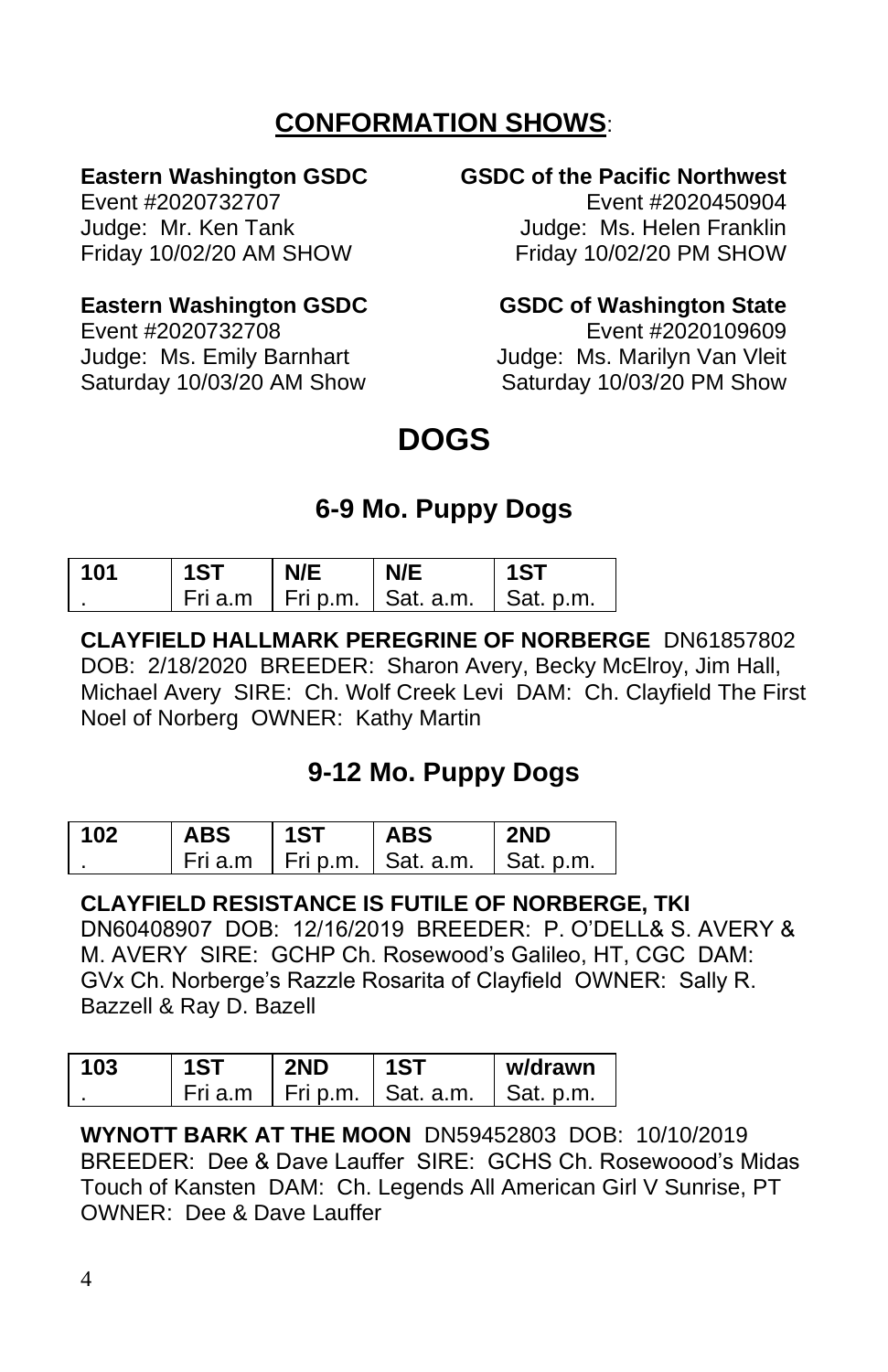| 104 | 2ND | <b>ABS</b> | 2ND                                                | 1ST       |
|-----|-----|------------|----------------------------------------------------|-----------|
|     |     |            | $\vert$ Fri a.m $\vert$ Fri p.m. $\vert$ Sat. a.m. | Sat. p.m. |

**SHAKERS CRISTOFER COLUMBUS V T-HO** DN60681607 DOB: 11/28/2016 BREEDER: Betty K. McDermott SIRE: Ch. Hylock's American Pharoh v Merivern DAM: Marzart's Aby OWNER: Betty K. McDermott, Nathan McDermott

## **12-15 Mo Dogs**

| 105 | 1ST | <b>ABS</b> | <b>ABS</b>                                 | ABS |
|-----|-----|------------|--------------------------------------------|-----|
|     |     |            | Fri a.m   Fri p.m.   Sat. a.m.   Sat. p.m. |     |

**HANDHEIMS INDIANA JONES V CARLISLE** DN58647602 DOB: 7/13/2019 BREEDER: Kathy Hand, Dionne Carlisle, Brian Carlisle SIRE: GCH. Ch. Tebe Nobe Ca-She Desi Arnaz DAM: Ch. Handheims Girls Got Rhythm v Carlisle OWNER: Kathy Hand, Dionne Carlisle, Brian Carlisle

## **American Bred Dogs**

| 107 | 1ST | 1ST | 2ND                                        | 2ND |
|-----|-----|-----|--------------------------------------------|-----|
|     |     |     | Fri a.m   Fri p.m.   Sat. a.m.   Sat. p.m. |     |

**WINDFALL'S VENOM OF CLASS ACT-BG** DN55451201 DOB: 9/26/2018 BREEDER: Jeff Pyle & Michael Little SIRE: GCH Class Act's Shot Through The Heart Windfall-Hillside DAM: AOE Sel. Ex. GCH Windfall's Sexy Chick V Winstrom, CD, RN OWNER: Tina Bogdanich, Beverly Scofield, Jeff Pyle, Michael Little,

| 108 | 2ND | 2ND | 1ST                            | 1ST       |
|-----|-----|-----|--------------------------------|-----------|
|     |     |     | Fri a.m   Fri p.m.   Sat. a.m. | Sat. p.m. |

#### **VON LOAR COMPASS PP LIVE AND LET DIE GOMEZ KARIZMA**

DN55698001 DOB: 10/29/2018 BREEDER: Miguel Gomez, Carlos Arguimbaugh SIRE: GCH Ch. Karizma's Montego Bay Von Loar DAM: Karizma's Gala Von Loar OWNER: Dean Patterson & Courtnie Partner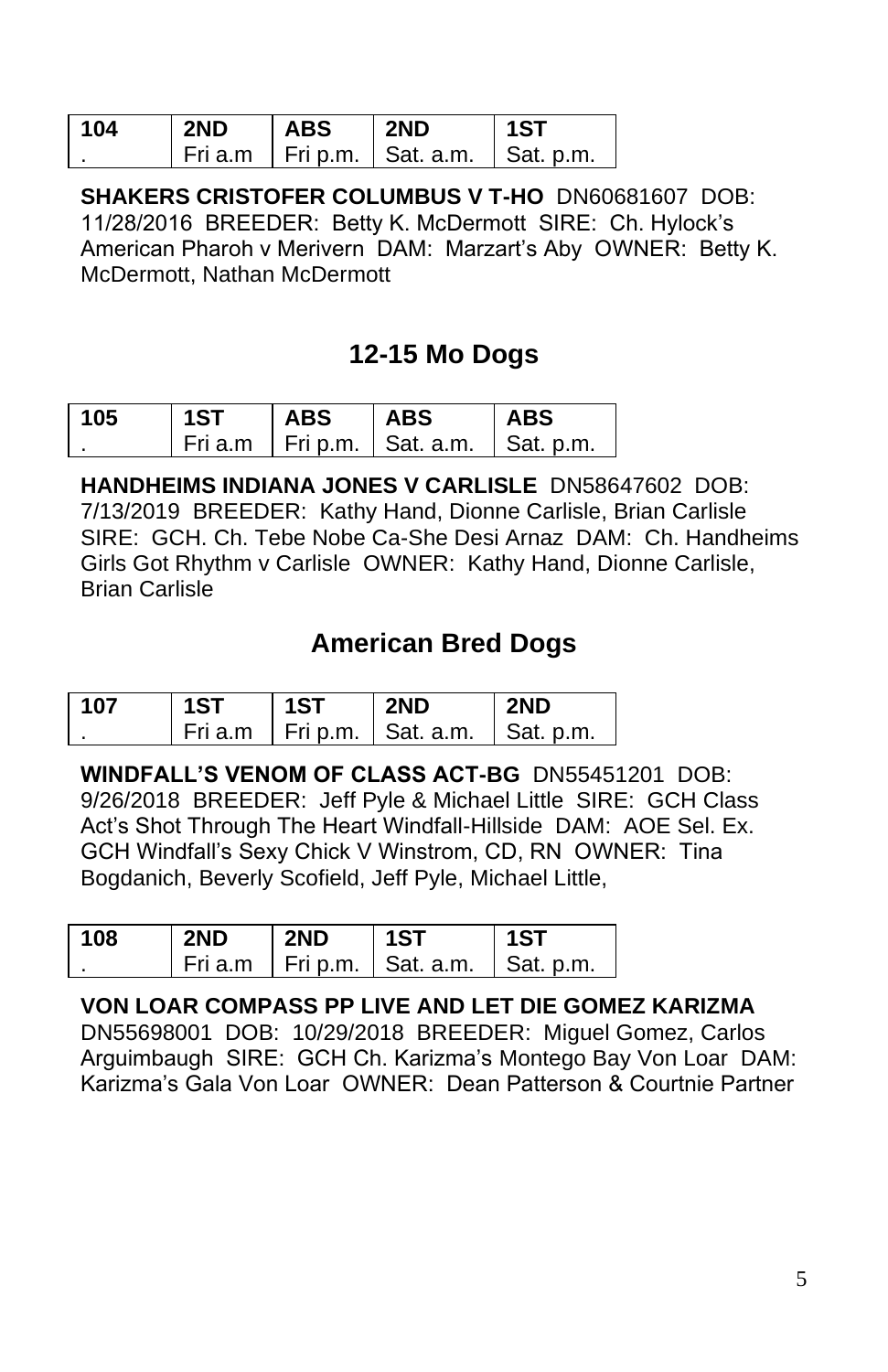## **Open Dogs**

| 109 | 1ST | 1ST | 1ST                                        | l 1ST |
|-----|-----|-----|--------------------------------------------|-------|
|     |     |     | Fri a.m   Fri p.m.   Sat. a.m.   Sat. p.m. |       |

**LEGEND'S DOUBLE TAKE OF DEBRUT, CGC, TKI** DN50231503 DOB: 7/7/2019 BREEDER: Candee R. Foss & Fred Foss SIRE: GCH Ch. Tebe Nobe Ca-She Desi Arnaz DAM: GCH Ch. Legend's Kensington OWNER: Shelby Berry & Candee Foss

| 110 | 2ND | 2ND | 2ND                              | 2ND       |
|-----|-----|-----|----------------------------------|-----------|
|     |     |     | l Fri a.m I Fri p.m. I Sat. a.m. | Sat. p.m. |

**MARHAVEN'S SOLITAIRE EROS V LENLOR** DN56327002 DOB: 11/16/2018 BREEDER: C. Martello, L. Kury, A. Riley SIRE: Ch. Paragon's Spend Away DAM: GCh. Ch. Marhaven's Ciarra v Sharlen OWNER: Lenny & Lorry Bellah

|                      | FRI. A.M.               |                                      | FRI. P.M. SAT A.M.      | SAT P.M.                |
|----------------------|-------------------------|--------------------------------------|-------------------------|-------------------------|
|                      |                         |                                      | $\_109$                 | 109                     |
| <b>RW Dog:</b>       | 109                     | 107                                  | 103                     | $\_108$ __              |
| Points:              | $\overline{\mathbf{3}}$ | $\overline{\phantom{a}2\phantom{a}}$ | $\overline{\mathbf{2}}$ | $\overline{\mathbf{3}}$ |
| #Dogs Shown: ____8__ |                         | $\overline{\phantom{a}}$ 6           | 6                       |                         |

# **BITCHES**

## **6-9 Mo. Puppy Bitches**

| 111 | ABS       | N/F | <b>ABS</b>                 | <b>ABS</b> |
|-----|-----------|-----|----------------------------|------------|
|     | . Fri a.m |     | Fri p.m. $\vert$ Sat. a.m. | Sat. p.m.  |

**LEGEND'S ONE IN A MILLION** DN60621001 DOB: 1/6/2020 BREEDER: Candee R. Foss & Fred Foss SIRE: Ch. Von Loar Red Rum Gomez of Karizma, RN, CGC DAM: Ch. Legend's Double Vision OWNER: Candee R. Foss & Fred Foss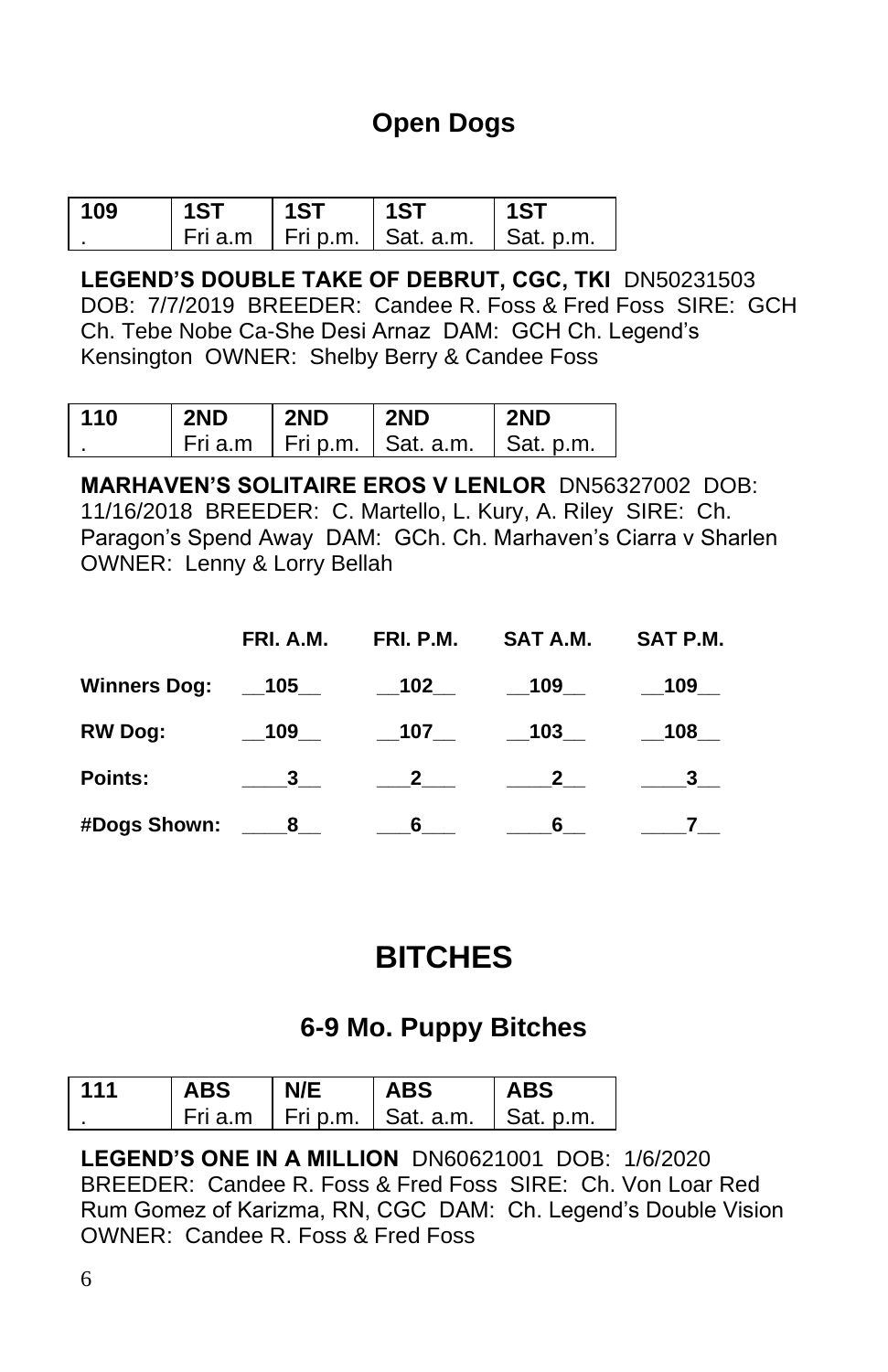| 112 | 1ST | <b>ABS</b> | N/E                                        | <b>ABS</b> |
|-----|-----|------------|--------------------------------------------|------------|
|     |     |            | Fri a.m   Fri p.m.   Sat. a.m.   Sat. p.m. |            |

**CLAYFIELD HALLMARK EOWYN OF NORBERGE** DN61857803 DOB: 2/18/2020 BREEDER: Sharon & Michael Avery & Becky McElroy & Jim Hall SIRE: Ch. Wolf Creek Levi DAM: CH. Clayfield The First Noel Of Norberge OWNER: Sharon & Michael Avery

| 113 | 2ND | 1ST | 1ST                            | 1.87             |
|-----|-----|-----|--------------------------------|------------------|
|     |     |     | Fri a.m   Fri p.m.   Sat. a.m. | $\mid$ Sat. p.m. |

**TACORA BIGSKYS TENNESSEWHISKEY** DN61410005 DOB: 3/10/2020 BREEDER: Lisa Carroll & Wayne Walker SIRE: Ch. Riverrock's Maybe I'm Amazed DAM: Karizma's Midnight Sky Vonloar Tacora OWNER: Carolyn Jones, David Jones, F. Skeeter Benton

## **9-12 Mo. Puppy Bitches**

| 114 | 1ST | N/E | 1ST                            | 1ST       |
|-----|-----|-----|--------------------------------|-----------|
|     |     |     | Fri a.m   Fri p.m.   Sat. a.m. | Sat. p.m. |

**LEGEND'S SHELBIE OF TOP HAT N SUBOJA, CGC** DN59495211 DOB: 10/14/2019 BREEDER: Candee Foss, Debra Hopkins, Susan Sizemore SIRE: Ch. Von Loar Red Rum Gomez of Karizma, RN, CGC DAM: GCHB Legend's American Sweetheart of Top Hat'n Suboja OWNER: Candee R. Foss

| 115 | 2ND       | 1ST | 2ND                    | w/drawn   |
|-----|-----------|-----|------------------------|-----------|
|     | . Fri a.m |     | I Fri p.m. I Sat. a.m. | Sat. p.m. |

**WYNOTT FRONTIER SHOT IN THE DARK** DN59452804 DOB: 10/10/2019 BREEDER: Dee & Dave Lauffer SIRE: GCHS Ch. Rosewoood's Midas Touch of Kansten DAM: Ch. Legends All American Girl V Sunrise, PT OWNER: Asd Partei, Dee & Dave Lauffer, D.L. Fritsche

## **12-15 Mo. Bitches**

| 116 | 1ST | 1ST | 1ST                            | 1ST       |
|-----|-----|-----|--------------------------------|-----------|
|     |     |     | Fri a.m   Fri p.m.   Sat. a.m. | Sat. p.m. |

**SILHOUETTE'S RUN FOR THE ROSES** DN59131201 DOB: 7/6/2019 BREEDER: Samantha Rosenthal and Steven Klug SIRE: Ch. Sharobi's General Flynn DAM: Silhouette's Talladega 500, HCT OWNER: Samantha Rosenthal and Steven Klug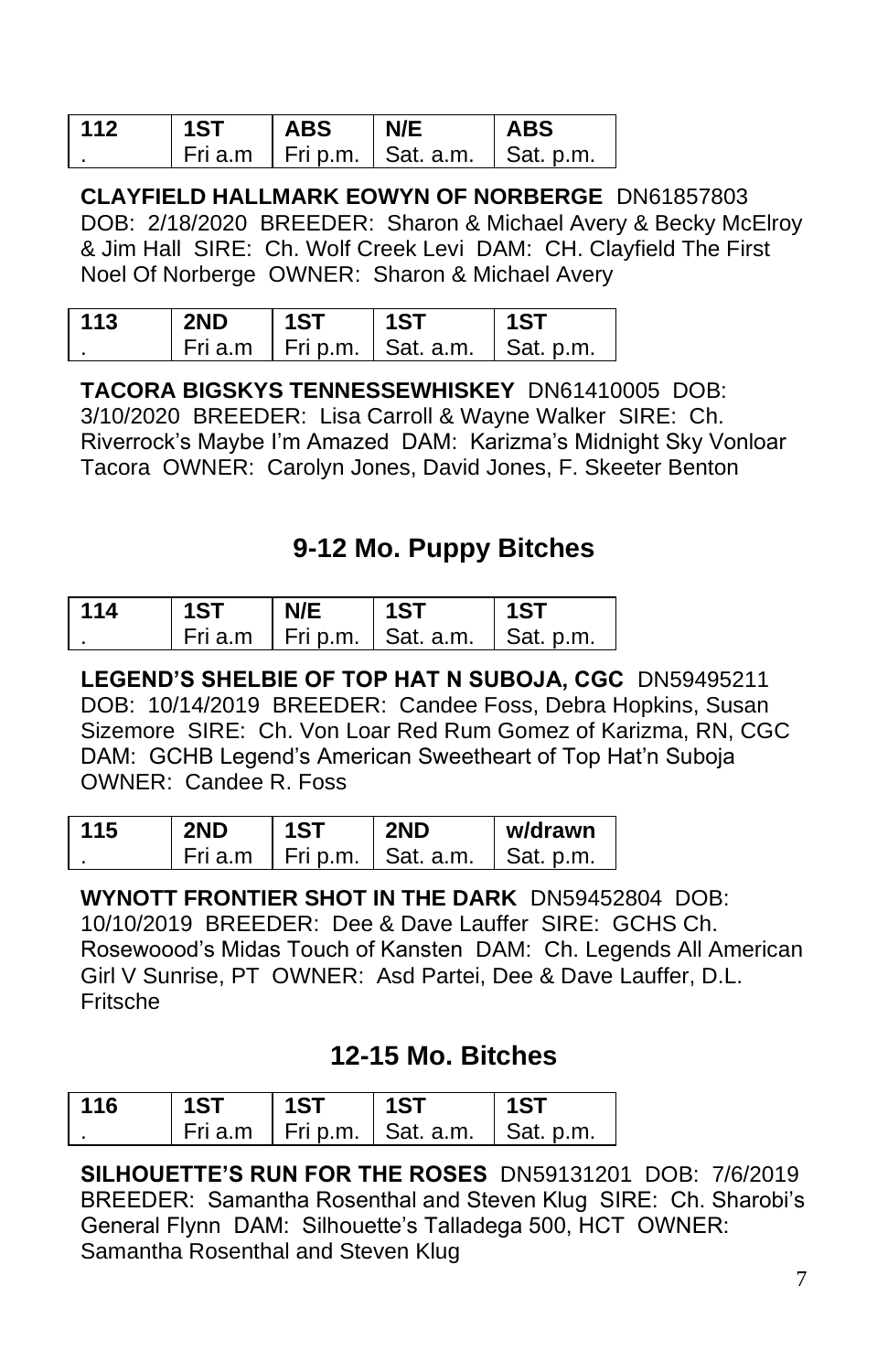| 117 | N/E | 2ND | N/E                            | N/F       |
|-----|-----|-----|--------------------------------|-----------|
|     |     |     | Fri a.m   Fri p.m.   Sat. a.m. | Sat. p.m. |

**KENNELWOOD'S DAYDREAM BELIEVER OF ALMAR** DN61000401 DOB: 7/18/2019 BREEDER: Alan & Lesley Wood & Al Martin SIRE: Ch. Kennelwood's Guitar Man DAM: Almar's Tamera-May of Kennelwood OWNER: Pamela O'Dell

| 118 | 2ND | <b>ABS</b> | 2ND                            | 2ND       |
|-----|-----|------------|--------------------------------|-----------|
|     |     |            | Fri a.m   Fri p.m.   Sat. a.m. | Sat. p.m. |

**HANDHEIMS IVY LEAGUE V CARLISLE** DN58647601 DOB: 7/13/2019 BREEDER: Kathy Hand, Dionne Carlisle, Brian Carlisle SIRE: GCH. Tebe Nobe Ca She Desi Arnaz DAM: Ch. Handheims Girls Got Rhythm v Carlisle OWNER: Ben & Debbie Rivers

## **Novice Bitches**

| 119 | 1ST | 1ST | 1ST                            | 1ST       |
|-----|-----|-----|--------------------------------|-----------|
|     |     |     | Fri a.m   Fri p.m.   Sat. a.m. | Sat. p.m. |

**JIMENI'S GEA GEA** DN57326605 DOB: 1/31/2019 BREEDER: Jim Hall, Becky McElroy, Sharon & Michael Avery SIRE: Ch. Kis Malchik Van Contra Haus DAM: Am./Can. Ch. Clayfield The First Noel of Norberge OWNER: Bridget Hall

## **Bred By Exhibitor Bitches**

| 120 | 1ST | N/F | N/F                            | 1ST              |
|-----|-----|-----|--------------------------------|------------------|
|     |     |     | Fri a.m   Fri p.m.   Sat. a.m. | $\mid$ Sat. p.m. |

**WINDCREST SHORES OF BRISTOL BAY** DN48524401 DOB: 11/16/2016 BREEDER: Sally Roudebush, Lindsey Wendel Hudspeth, Susan Wendel SIRE: Ch. Sharobi's Quincy Adams DAM: Windcrests Poetry Plain & Simple OWNER: Sally Roudebush, Lindsey Wendel Hudspeth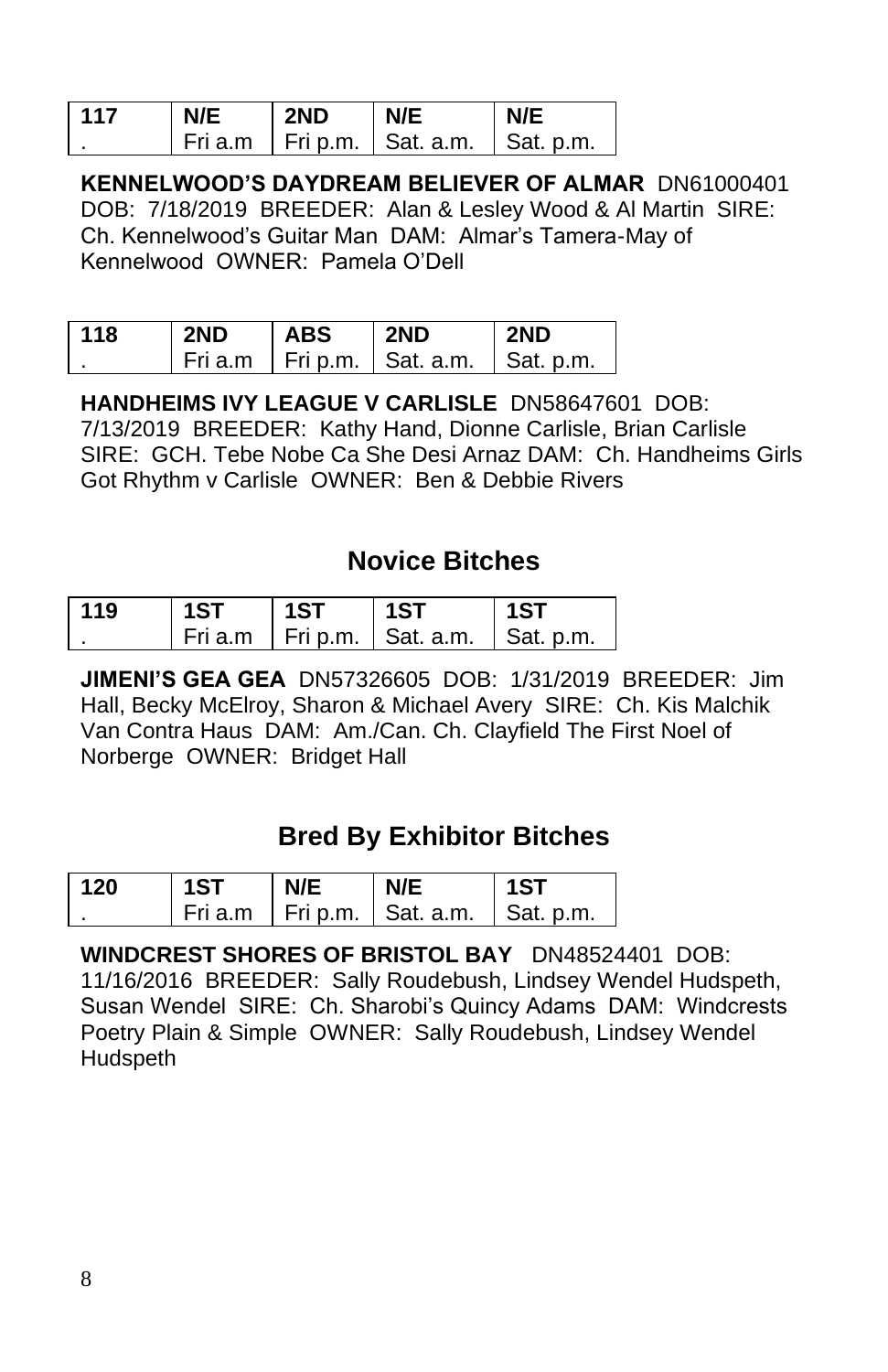## **American Bred Bitches**

| 122 | 2ND | 1ST | 1ST                            | 1ST       |
|-----|-----|-----|--------------------------------|-----------|
|     |     |     | Fri a.m I Fri p.m. I Sat. a.m. | Sat. p.m. |

**HANEY'S A STAR IS BORN, CGC, TKN** DN55669501 DOB: 11/4/2018 BREEDER: Sally R. & Ray D. Bazzell SIRE: GCHP Ch. Rosewood's Galileo, HT, CGC DAM: Ch. Haney's Casino Royal, CGC, TKP OWNER: Sally R. & Ray D. Bazzell

| 123 | 1ST | 2ND | 2ND                            | <b>2ND</b> |
|-----|-----|-----|--------------------------------|------------|
|     |     |     | Fri a.m   Fri p.m.   Sat. a.m. | Sat. p.m.  |

**SUNRISE LEXI'S LEGACY** DN56457801 DOB: 12/5/2018 BREEDER: Donna Gonzalez, Kerry Southern SIRE: Sunrise's Black Gold Rush DAM: Ch. Sunrise Over Sloan Creek OWNER: Donna Gonzalez

| 124 | NIF | <b>ABS</b>                     | <b>ABS</b>        |
|-----|-----|--------------------------------|-------------------|
|     |     | Fri a.m   Fri p.m.   Sat. a.m. | $\vert$ Sat. p.m. |

**VALLEY VIEW FAITHROCK WILDEST DREAMS** DN55086008 DOB: 8/28/2018 BREEDER: C. Leeka & T. Rock SIRE: GCH. Faithrock Caralon Good Vibrations DAM: Valley View's Champagne Kisses OWNER: C. Leeka & N. Wootti

| 125 | 4TH |                                            |  |
|-----|-----|--------------------------------------------|--|
|     |     | Fri a.m   Fri p.m.   Sat. a.m.   Sat. p.m. |  |

**JJ'S BALTIC SEA ODYSSEY V ARSENY, RN, CGC** DN53002602 (German Shepherd Dog) DOB: 3/7/2018 (Bitch) BREEDER: Marina Salkov, Jim Hall, Juanita Williamson SIRE: Ch. Kis Malchik Van Contra Haus DAM: Ekletic's Trinket OWNER: Laura Cronin, Sherril Johnson

| 126 | 3RD | 3RD | 3RD                                                  | 3RD |
|-----|-----|-----|------------------------------------------------------|-----|
|     |     |     | $ $ Fri a.m $ $ Fri p.m. $ $ Sat. a.m. $ $ Sat. p.m. |     |

**SCHAROARK'S TAKE MY BREATH AWAY** DN48949901 DOB: 2/8/2017 BREEDER: Dr. Theresa Coble & Bob Moore SIRE: Scharoark Looking For Trouble DAM: Scharoark Kuahi Breezes OWNER: Louis Christine, Robert & Dr. Theresa Coble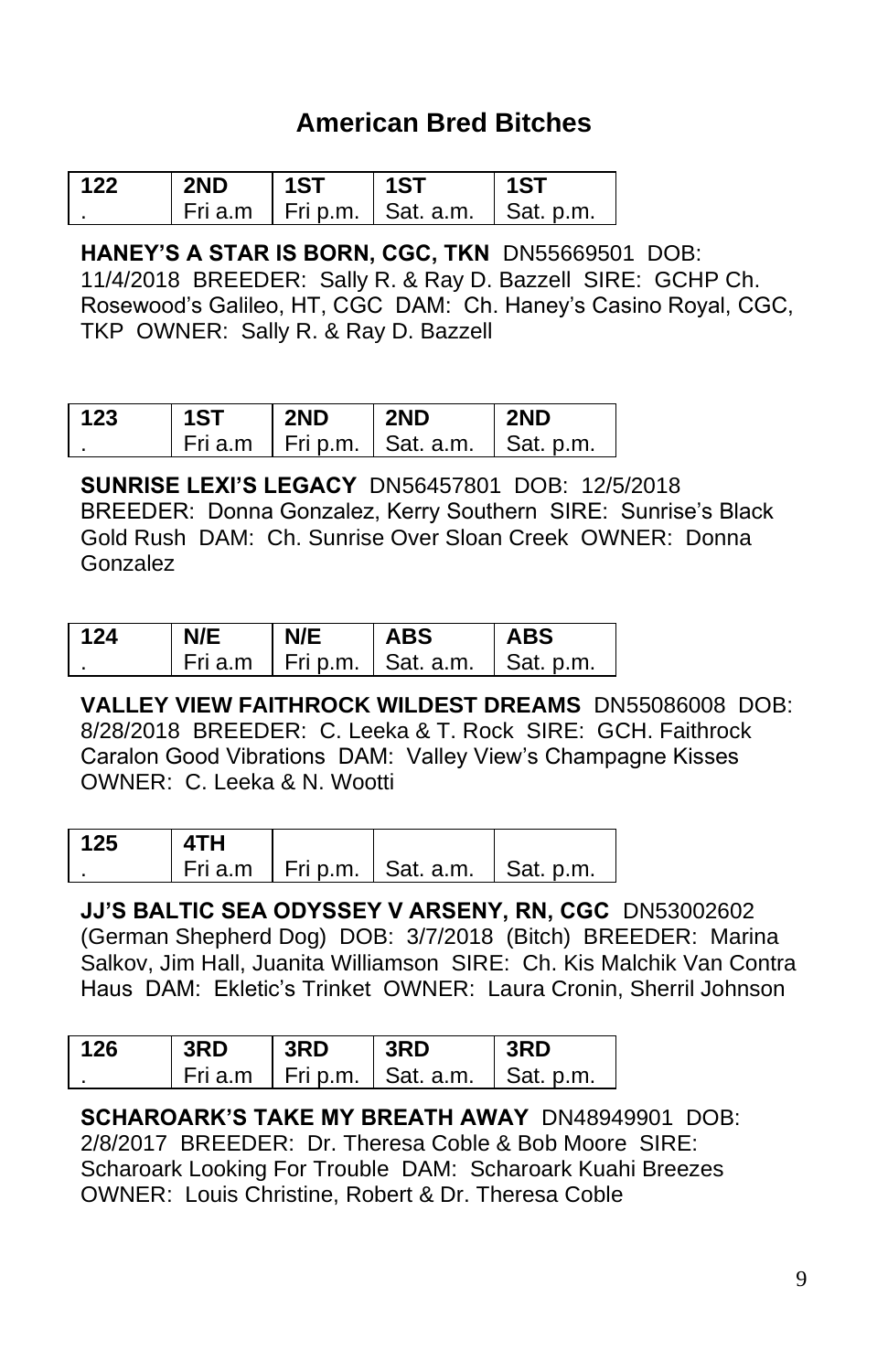| 127 | <b>ATH</b> | 4TH                                          | <b>ATH</b> |
|-----|------------|----------------------------------------------|------------|
|     |            | i Fri a.m İ Fri p.m.   Sat. a.m.   Sat. p.m. |            |

**ARSENY V GERDA** DN55764603 DOB: 9/24/2018 BREEDER: Marina Salkov SIRE: Ch. Arseny V Volf DAM: Eklectic's Trinket OWNER: Marina Salkov

## **Open Bitches**

| 128 | 4TH | 3RD | <b>ABS</b>                     | <b>ABS</b> |
|-----|-----|-----|--------------------------------|------------|
|     |     |     | Fri a.m I Fri p.m. I Sat. a.m. | Sat. p.m.  |

**SHAROBI'S ALWAYS A DREAMER** DN52556501 DOB: 3/27/2017 BREEDER: Marianne McCollum SIRE: Sharobi's Trace of Cade DAM: Shalakaus Yes I'm Lexi OWNER: Denise Bostrom, Shari Everitt

| 129 | 1ST | 1ST | <b>ABS</b>                     | <b>ABS</b> |
|-----|-----|-----|--------------------------------|------------|
|     |     |     | Fri a.m   Fri p.m.   Sat. a.m. | Sat. p.m.  |

**VON LOAR YALITZA GOMEZ OF KARIZMA** DN55698002 DOB: 10/19/2018 BREEDER: Miguel Gomez, Carlos Arguimbau SIRE: Sel. GCH Karizma's Montego Bay Von Loar DAM: Karizma's Galla Von Loar OWNER: Miguel Gomez & Carlos Arguimbau

| 130 | 3RD     | 4TH | 2ND                    | 3RD              |
|-----|---------|-----|------------------------|------------------|
|     | Fri a m |     | I Fri p.m. I Sat. a.m. | $\mid$ Sat. p.m. |

**SHAROBI'S SUNRISE ON JAYA PEAK** DN55180702 DOB: 9/21/2018 BREEDER: Shari Everitt, Sally Roudebush SIRE: GCH Lacomtesse Bellamy DAM: Sharobi's Pocono Raceway OWNER: Kerry Southern, Donna Gonzalez

| 131 | <b>ABS</b> | <b>ABS</b> | 1ST                                        | 1ST |
|-----|------------|------------|--------------------------------------------|-----|
|     |            |            | Fri a.m   Fri p.m.   Sat. a.m.   Sat. p.m. |     |

**WINDFALL'S I AM WOMAN V ROSS** DN53275606 DOB: 3/22/2018 BREEDER: Jeff Pyle & Michael Little SIRE: GCH Class Act's Shot Through The Heart Windfall-Hillside, RN, CGC, TC, ROM DAM: Sel. GCH MyJoy Foxhaven Once A Witch Always A Witch Windfall, TC OWNER: Elaine Ross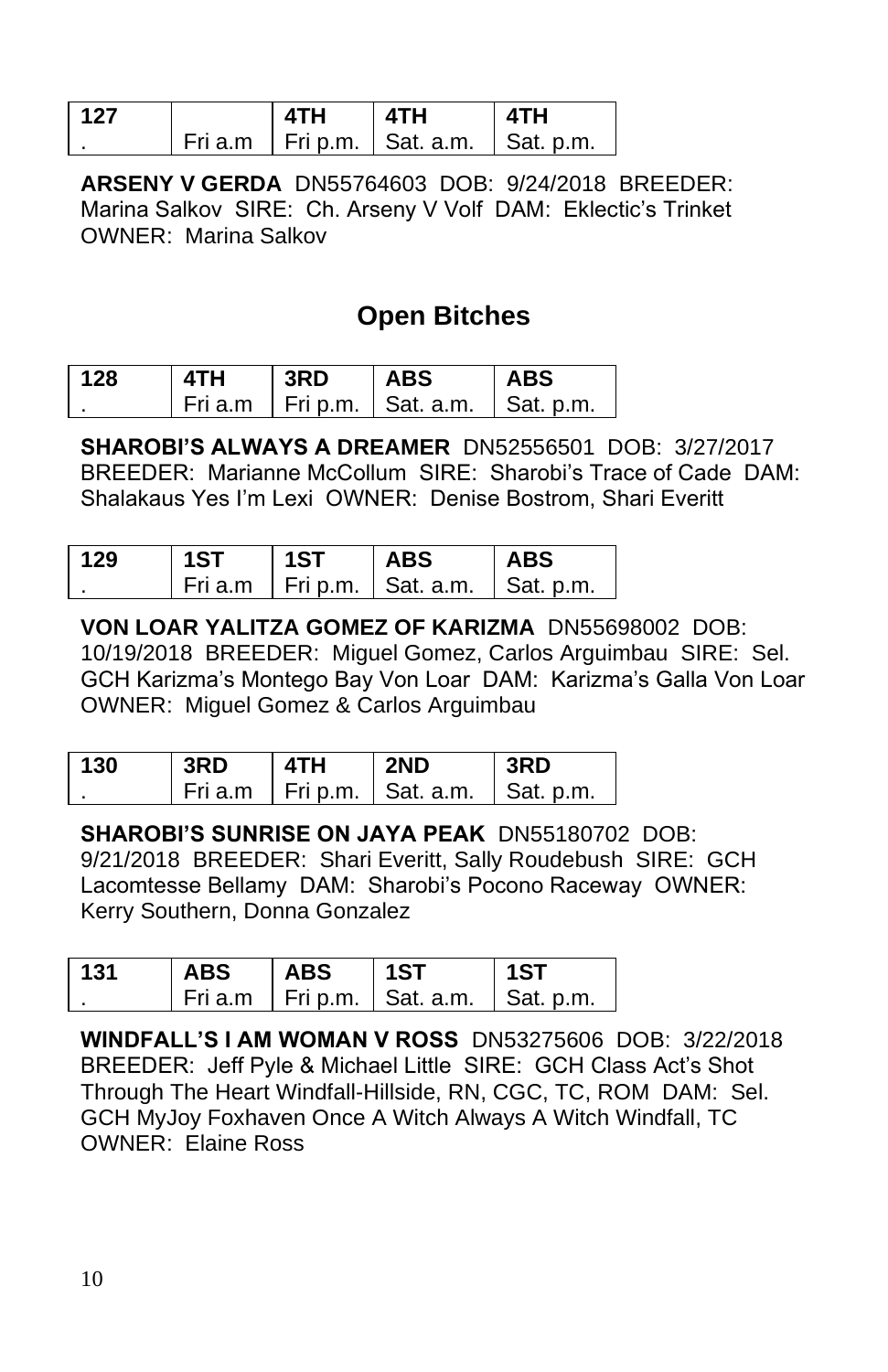| 132 | 2ND | N/E | N/E                        | 2ND       |
|-----|-----|-----|----------------------------|-----------|
|     |     |     | Fri a.m Fri p.m. Sat. a.m. | Sat. p.m. |

JOMAR'S XTRA SPECIAL V CHERPA DN54997302 DOB: 9/3/2018 BREEDER: Bonnie Calloway SIRE: GCH Ch. Cherpa's Exxon of Lealynn DAM: Ch. Bigsky Windivane's Romance of Jomar OWNER: Samuel Israel AGENT: Zac Hudspeth

| 133 | N/E | <b>ABS</b> | <b>ABS</b>                   | N/E       |
|-----|-----|------------|------------------------------|-----------|
|     |     |            | Fria.m   Frip.m.   Sat. a.m. | Sat. p.m. |

**WOODSIDE'S SHELBY** DN60572301 DOB: 11/28/2018 BREEDER: Sandy Anderson SIRE: Ch. Woodside's Maximillion DAM: Ch. Woodside's Dazzle OWNER: William Campbell & Sandy Anderson

| 134 | N/E | 2ND | <b>ABS</b>               | N/F              |
|-----|-----|-----|--------------------------|------------------|
|     |     |     | Fria.m Frip.m. Sat. a.m. | $\Box$ Sat. p.m. |

**WOODSIDE'S MAKE NO MISTAKE** DN61138601 DOB: 12/6/2018 BREEDER: Sandy Anderson SIRE: GCH Woodside's Maximillion DAM: Ch. Woodside's Mischief Maker OWNER: William Campbell & Sandy Anderson

|                                | FRI. A.M. | FRI. P.M.        SAT A.M.        SAT P.M.                                                                                                                                                                                                          |  |
|--------------------------------|-----------|----------------------------------------------------------------------------------------------------------------------------------------------------------------------------------------------------------------------------------------------------|--|
| Winners Bitch: 129 116 122 131 |           |                                                                                                                                                                                                                                                    |  |
| <b>RW Bitch:</b>               | 116       | $\_129$ $\_116$ $\_122$                                                                                                                                                                                                                            |  |
| <b>Points:</b>                 |           | $\underline{\hspace{1cm}} 5 \underline{\hspace{1cm}} 5 \underline{\hspace{1cm}} 5 \underline{\hspace{1cm}} 5 \underline{\hspace{1cm}} 5 \underline{\hspace{1cm}} 5 \underline{\hspace{1cm}} 5 \underline{\hspace{1cm}} 5 \underline{\hspace{1cm}}$ |  |
|                                |           |                                                                                                                                                                                                                                                    |  |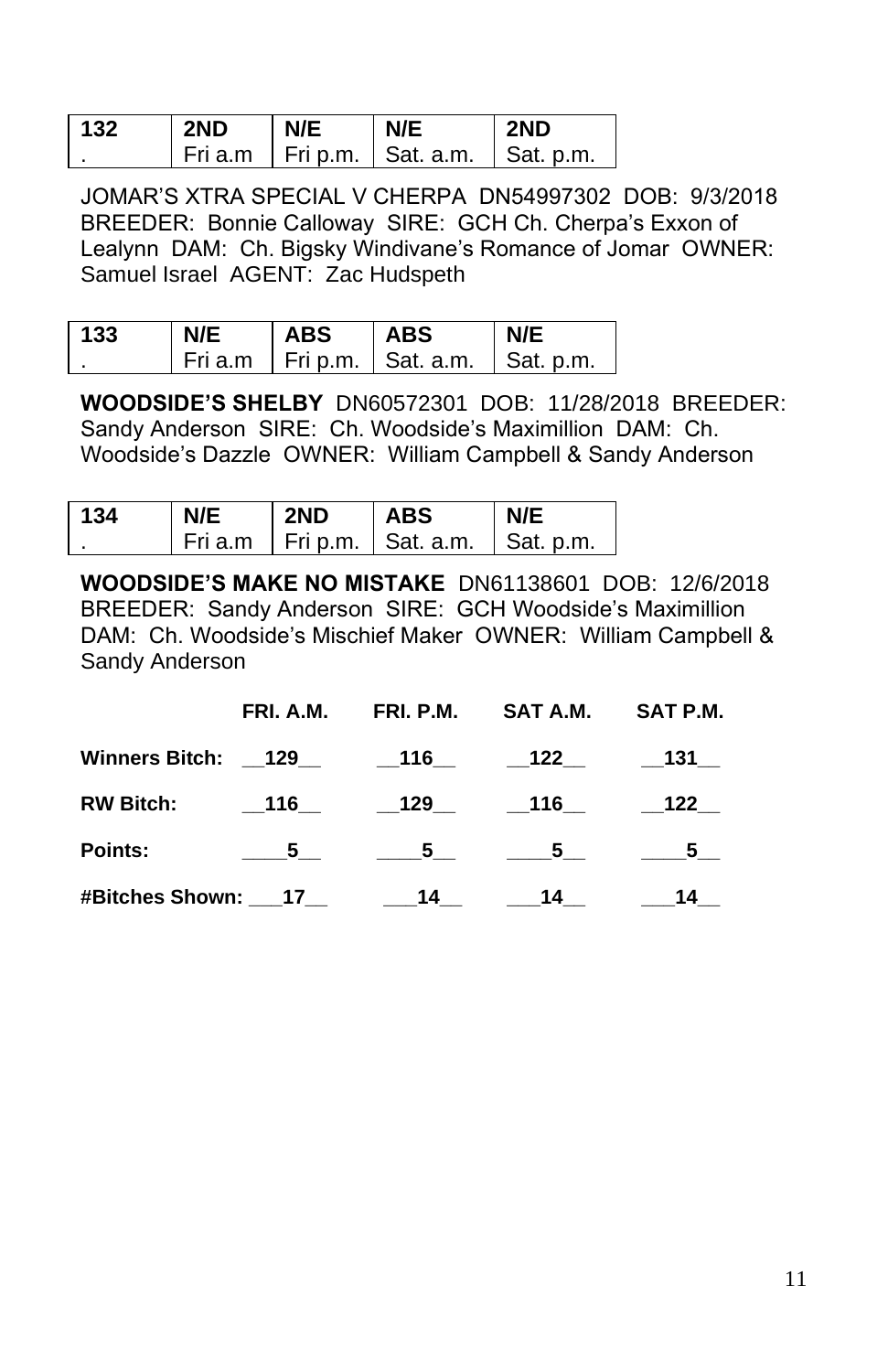## **Best of Breed**

| 135 |  |                                            |  |
|-----|--|--------------------------------------------|--|
|     |  | Fri a.m   Fri p.m.   Sat. a.m.   Sat. p.m. |  |

**CH. VON LOAR RED RUM GOMEZ OF KARIZMA** DN51957417 DOB: 10/22/2017 (Dog) BREEDER: Miguel Gomez and Carlos Arguimbau SIRE: GCh. Ch. Karizma's Montego Bay Von Loar DAM: Karizma's Galla Von Loar OWNER: Candee R Foss & Fred M. Foss

| 136 | N/E |                                | N/F       |
|-----|-----|--------------------------------|-----------|
|     |     | Fri a.m   Fri p.m.   Sat. a.m. | Sat. p.m. |

**CH. SUNRISE DARK KNIGHT V LENLOR** DN49320802 (Dog) DOB: 2/28/2017 BREEDER: Donna Gonzalez, Lorry Bellah SIRE: Ch. Lenlor's Maximus, CD DAM: Ch. Sunrise on Ravenna Creek OWNER: Ben Rivers, Debbie Rivers

| 137 |  |                                            |  |
|-----|--|--------------------------------------------|--|
|     |  | Fri a.m   Fri p.m.   Sat. a.m.   Sat. p.m. |  |

**GCH NORBERGE'S DANTE OF CLAYFIELD** DN52650902 (Dog) DOB: 12/17/2017 BREEDER: Pamela O'Dell, Sharon Avery, Michael Avery, Art Sinclair SIRE: GCHP Rosewood's Galileo DAM: Ch. Norberge's Razzle Rosarita of Clayfield OWNER: Cliff Young

| 138 | ABS |                                            |  |
|-----|-----|--------------------------------------------|--|
|     |     | Fri a.m   Fri p.m.   Sat. a.m.   Sat. p.m. |  |

**GCHS CLASS ACT'S SHOT THROUGH THE HEART WINDFALL-HILLSIDE, RN, TC, ROM** DN45490302 (Dog) DOB: 2/12/2016 BREEDER: Jeff Pyle, Tiffany Bartley, G & P Szymczak, Lena Bogdanich SIRE: AOE Sel Ex GCH Stuttgart's Single Action Army v Hammersmith DAM: GVX AOE GCH Windfall's Who Says v Chablis, RN, TC, ROM OWNER: Tina & John Bogdanich & Jeff Pyle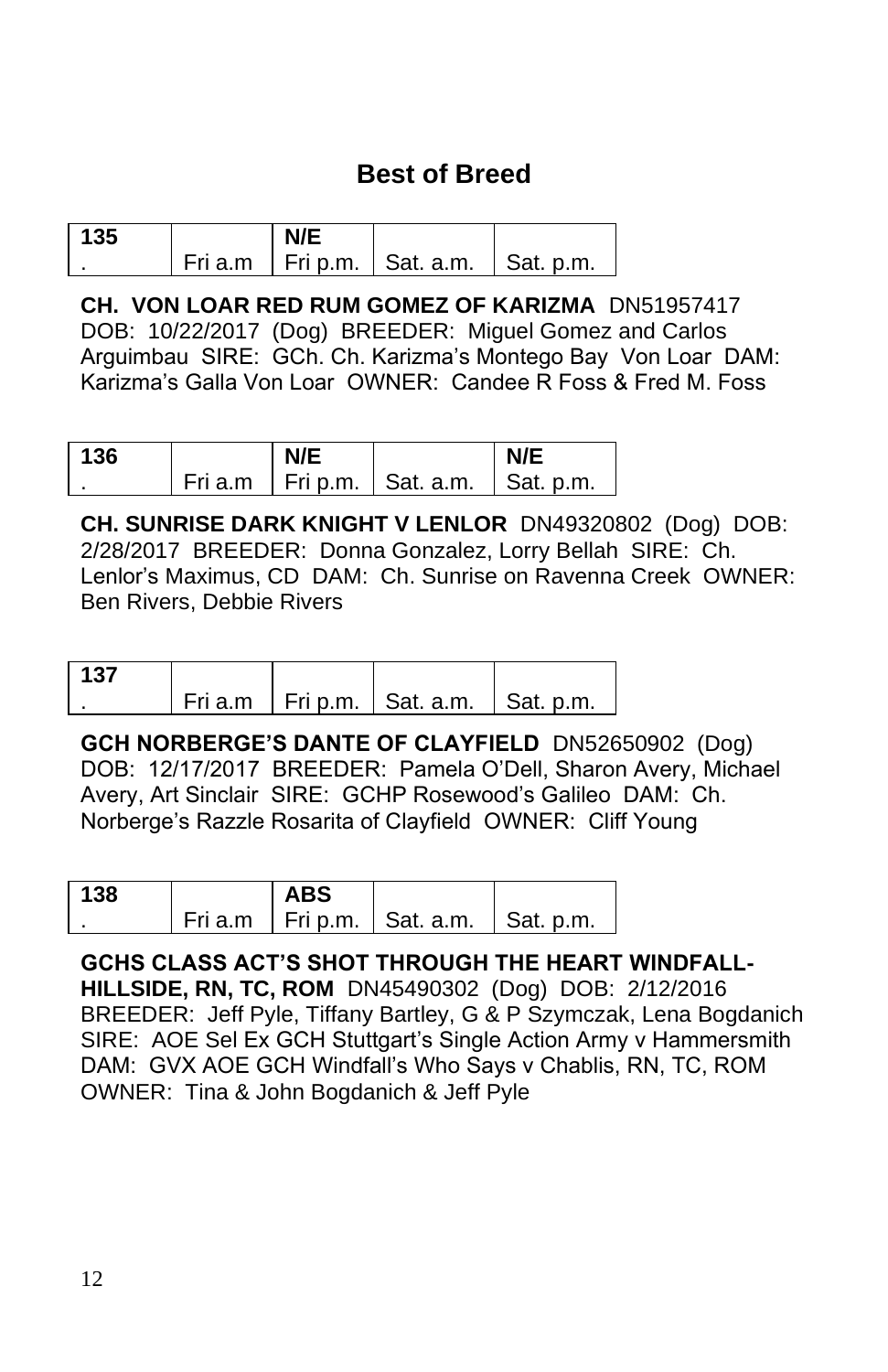| 139 | N/E | N/E                            | N/E       |
|-----|-----|--------------------------------|-----------|
|     |     | Fri a.m   Fri p.m.   Sat. a.m. | Sat. p.m. |

**CH. COVY-TUCKER HILL'S COMPASS-PP** DN46462501 (Dog) DOB: 5/10/2016 BREEDER: Dr. Yolanda Briscoe & Gloria Birch & Cappy Pottle SIRE: Ch. Woodside's Mind Craft DAM: Covy-Tucker Hill's Poinsettia OWNER: Dean Patterson & Cortnie Partner

| 140 | <b>ABS</b> | N/E                                        |  |
|-----|------------|--------------------------------------------|--|
|     |            | Fri a.m   Fri p.m.   Sat. a.m.   Sat. p.m. |  |

**NORBERGE'S POINT OF VIEW OF CLAYFIELD** DN54576601 (Dog) DOB: 7/10/2018 BREEDER: Pamela O'Dell, Sharon Avery, Michael Avery SIRE: Sel. Am/Can GCh Ch. Kennelwood's Man U. Man DAM: GVX Sel. Ch. Norberges Razzle Rosarita of Clayfield OWNER: Pamela O'Dell, Sharon Avery, Michael Avery

| 142 |  |                                            |  |
|-----|--|--------------------------------------------|--|
|     |  | Fri a.m   Fri p.m.   Sat. a.m.   Sat. p.m. |  |

**GCHB CH. HANEY'S FROM RUSSIA WITH LOVE @JJs, CGC, RATS, CA, CZ8s, TKI, HIT, TC** DN46674801 (Bitch) DOB: 6/22/2016 BREEDER: Sally Bazzell & Ray Bazzell SIRE: DAE Ch. Lenlor's Azuma, BN, RN, CGCA, TC DAM: Haney's Sweet Celebration Velliott, CGC OWNER: Juanita Williamson

| 143 |  |                                            |  |
|-----|--|--------------------------------------------|--|
|     |  | Fri a.m   Fri p.m.   Sat. a.m.   Sat. p.m. |  |

**KOHLEIN'S EVER** DN54160501 (Bitch) DOB: 1/22/2016 BREEDER: Maria McDonald SIRE: Kohleins Cazadores DAM: Kohleins Estrella OWNER: Kerry Southern AGENT: Sammie Lewis

| 144 |  |                                            |  |
|-----|--|--------------------------------------------|--|
|     |  | Fri a.m   Fri p.m.   Sat. a.m.   Sat. p.m. |  |

**CH. KRIS-T'S CHICAGO BLACK SWANN** DN46708501 DOB: 7/15/2016 BREEDER: Christine E. Carter & Susan Almatrood SIRE: GCh. Ch. Kris-T's Chicago, CGC, PT, HSAs DAM: Big Sky's Jack's Jill OWNER: Christine Carter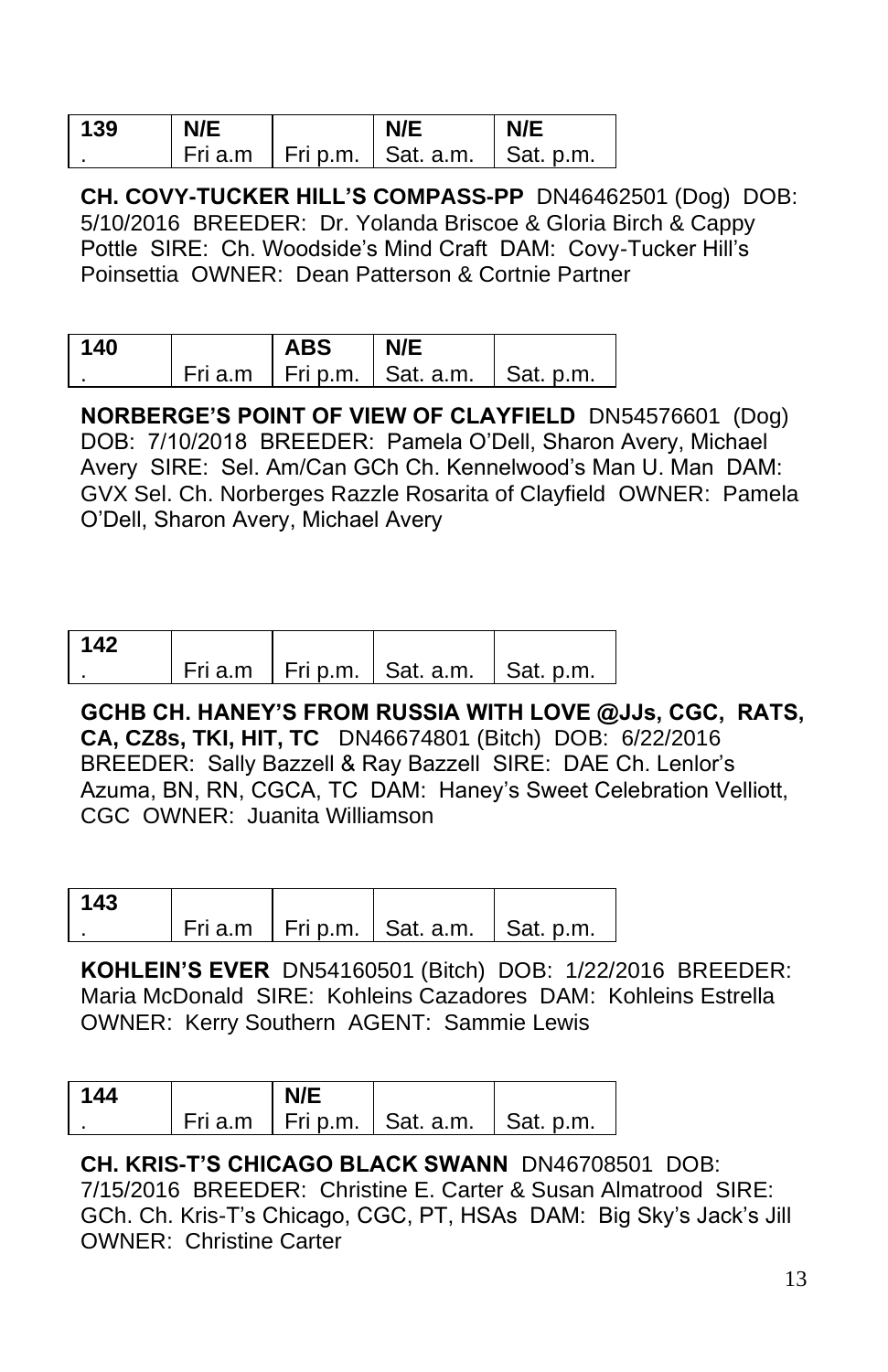|                              | FRI. A.M. | FRI. P.M.    |  |
|------------------------------|-----------|--------------|--|
| <b>Best of Breed:</b>        | 140       | 139          |  |
| <b>Best of Winners:</b>      | 105       | 102          |  |
| <b>Best of Opposite Sex:</b> | 144       | 143          |  |
| <b>Select Dog:</b>           | 138       | $\_137$ $\_$ |  |
| <b>Select Bitch:</b>         | 143       | 142          |  |
| <b>Best Puppy:</b>           | 112       | 102          |  |
| Best of Opposite Puppy: 101  |           | 113          |  |

|                             | SAT. A.M. | SAT. P.M.     |
|-----------------------------|-----------|---------------|
| <b>Best of Breed:</b>       | 138       | $\_$ 135 $\_$ |
| <b>Best of Winners:</b>     | 109       | $\_131$ $\_$  |
| Best of Opposite Sex:       | 144       | $-144$        |
| Select Dog:                 | 135       | 138           |
| <b>Select Bitch:</b>        | 142       | 142           |
| <b>Best Puppy:</b>          | 114       | $-114$        |
| Best of Opposite Puppy: 103 |           | 101           |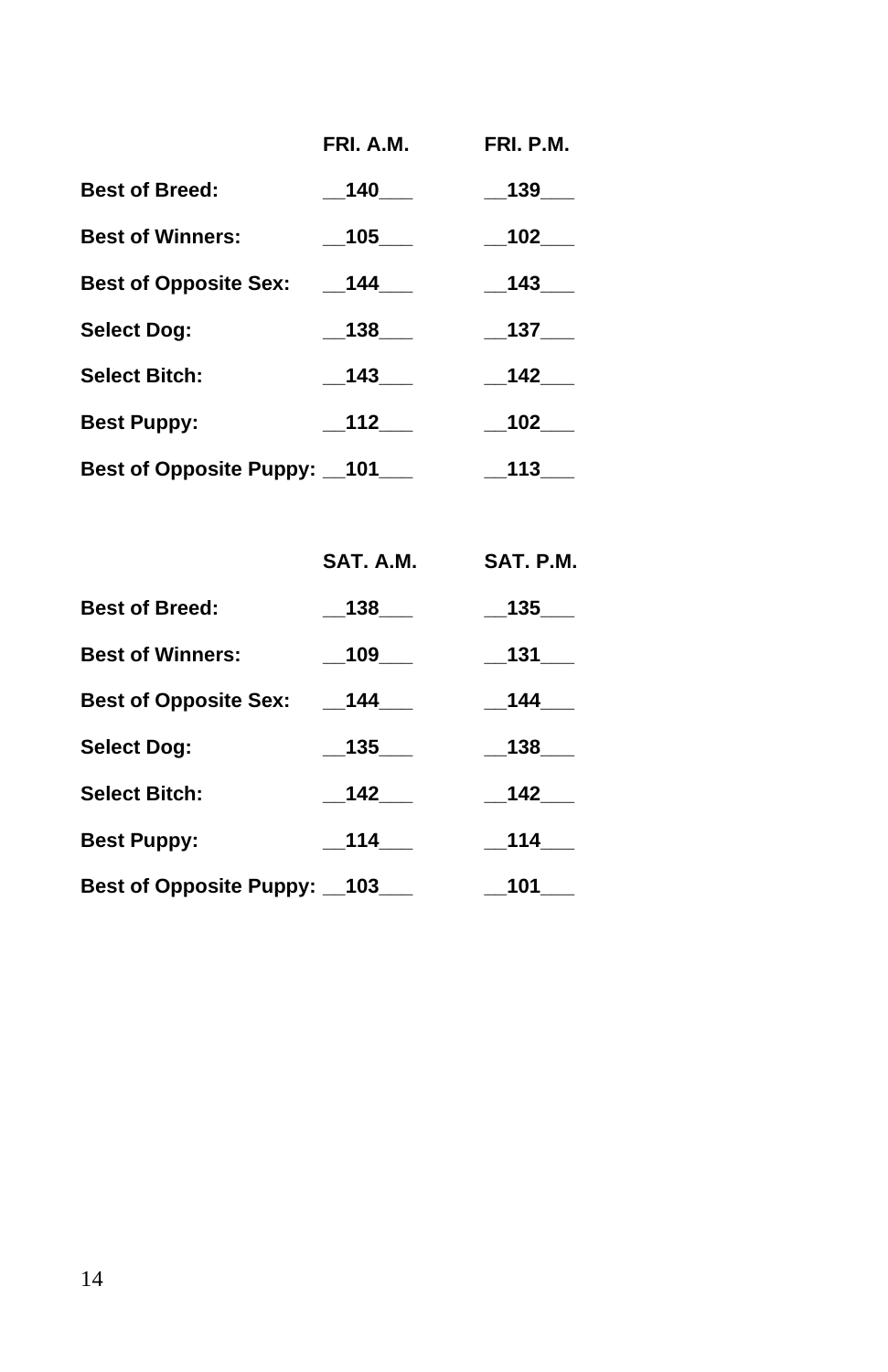#### **Saturday, Oct. 3, 2020**

#### **RING 2- 10:00 A.M. GSDC WA – OBEDIENCE - Event #2020109609 Judge: Ms. Dalene McIntire (#1406) [16 dogs] LUNCH AT JUDGES DISCRETION**

10:00 a.m. - Utility B: (6) 201, 202, 203, 204, 205, 207

10:52 a.m. – Utility A: (3) 208, 209, 210

11:18 – Grad. Open: (1) 217

11:26 a.m. – Beg. Nov. B: (3) 219, 226, 227

11:45 - Nov B: (3) 222, 223, 224

after noon - Nov A: (1) 225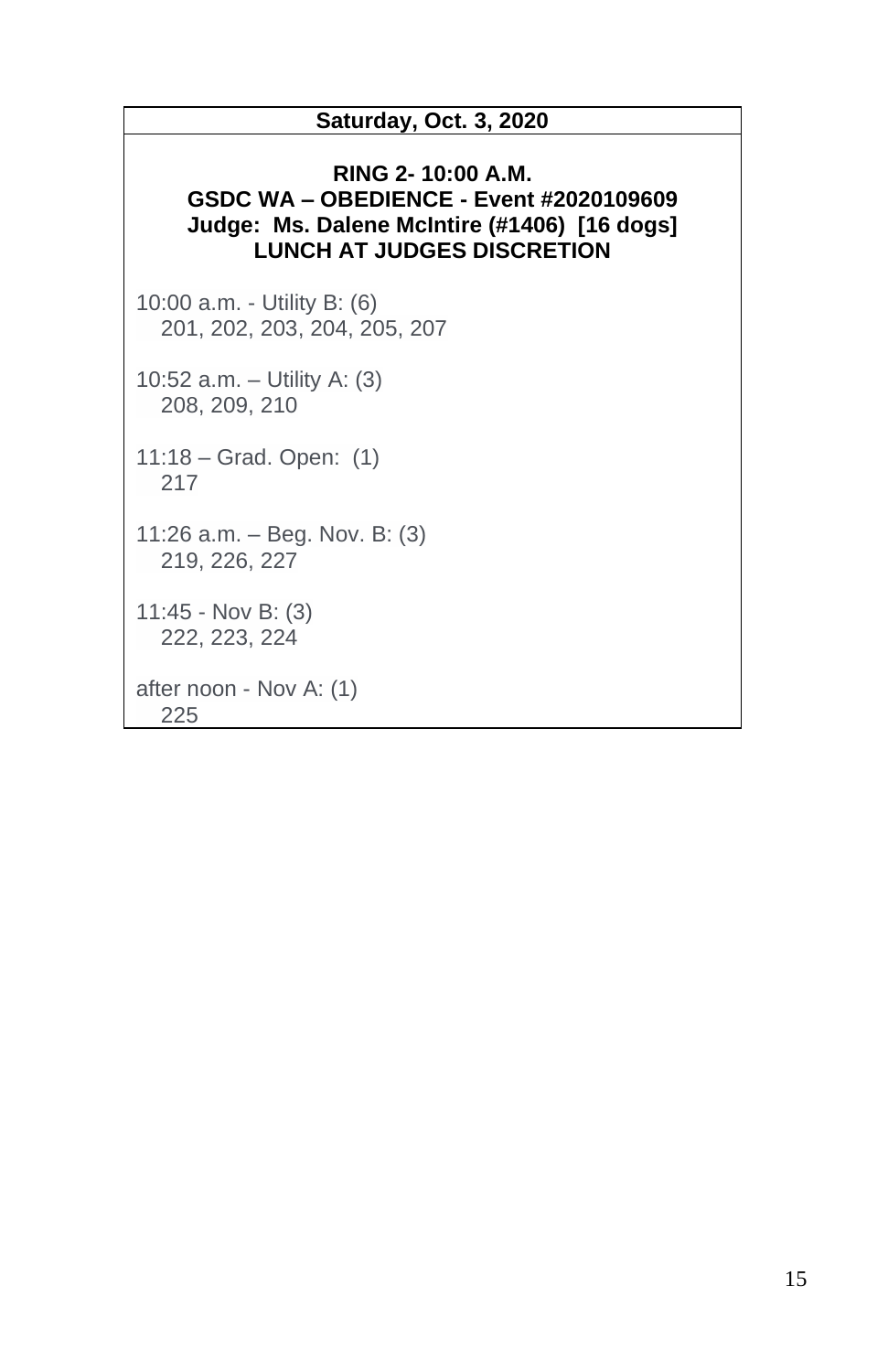| <b>Saturday, Oct. 3, 2020</b>                                                                                                                                       |  |  |  |  |  |
|---------------------------------------------------------------------------------------------------------------------------------------------------------------------|--|--|--|--|--|
| RING 3 - 10:00 A.M.<br>GSDC WA STATE - OBEDIENCE Event #2020109609<br>Judge: Mr. Donald Rennick (#19134) [16 dogs]<br><b>LUNCH AT JUDGE'S DISCRETION</b>            |  |  |  |  |  |
| 10:00 a.m. - Graduate Novice: (2)<br>216, 221                                                                                                                       |  |  |  |  |  |
| 10:15 a.m. - Open B: (5)<br>211, 202, 203, 204, 212                                                                                                                 |  |  |  |  |  |
| 10:55 a.m. - Open A: $(8)$<br>213, 214, 215, 216, 217, 218, 219, 220                                                                                                |  |  |  |  |  |
| <b>RING 3 - TO FOLLOW ABOVE</b><br>GSDC WA STATE - RALLY Event #2020109612<br>Judge: Mr. Donald Rennick (#19134) [26 entries]<br><b>LUNCH AT JUDGE'S DISCRETION</b> |  |  |  |  |  |
| 12:00 noon - Master: (7)<br>301, 302, 303, 304, 305, 306, 307                                                                                                       |  |  |  |  |  |
| $p.m. - Excellent B: (8)$<br>309, 310, 302, 303, 304, 305, 306, 308                                                                                                 |  |  |  |  |  |
| $p.m. - Advanced B: (6)$<br>302, 303, 304, 305, 308, 306                                                                                                            |  |  |  |  |  |
| p.m. - Intermediate: (2)<br>311, 312                                                                                                                                |  |  |  |  |  |
| $p.m. - Novice B: (3)$<br>313, 314, 312                                                                                                                             |  |  |  |  |  |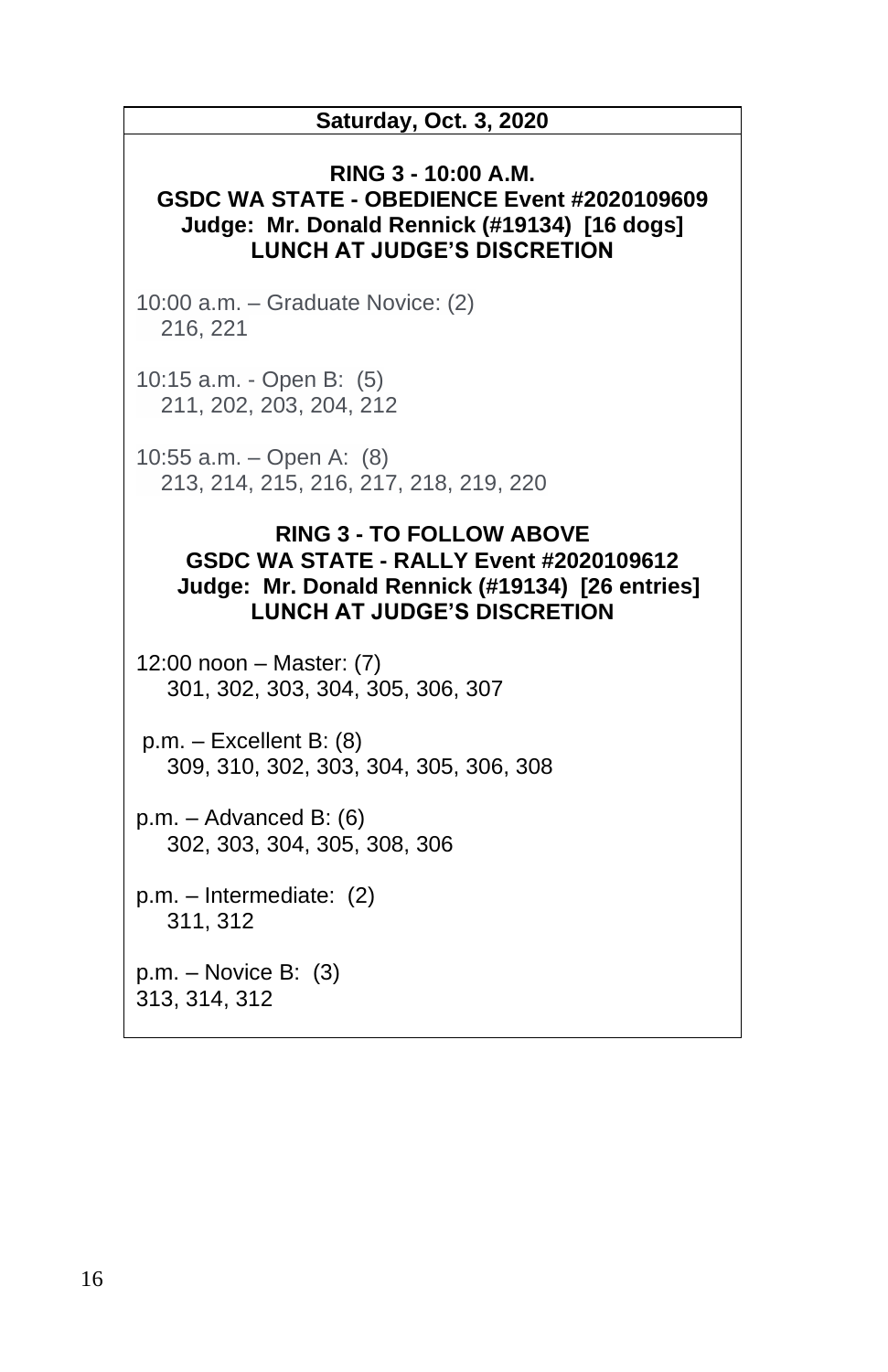#### **Sunday, Oct. 4, 2020**

#### **RING 2- 10:00 A.M. GSDC WA – OBEDIENCE - Event #2020109610 Judge: Ms. Dalene McIntire (#1406) [9 dogs] LUNCH AT JUDGES DISCRETION**

10:00 a.m. - Utility B: (4) 204, 205, 206, 207

10:35 a.m. – Utility A: (2) 208, 209

10:58 a.m. – Beg. Nov. B: (1) 226

11:05 a.m. - Nov B: (2) 222, 224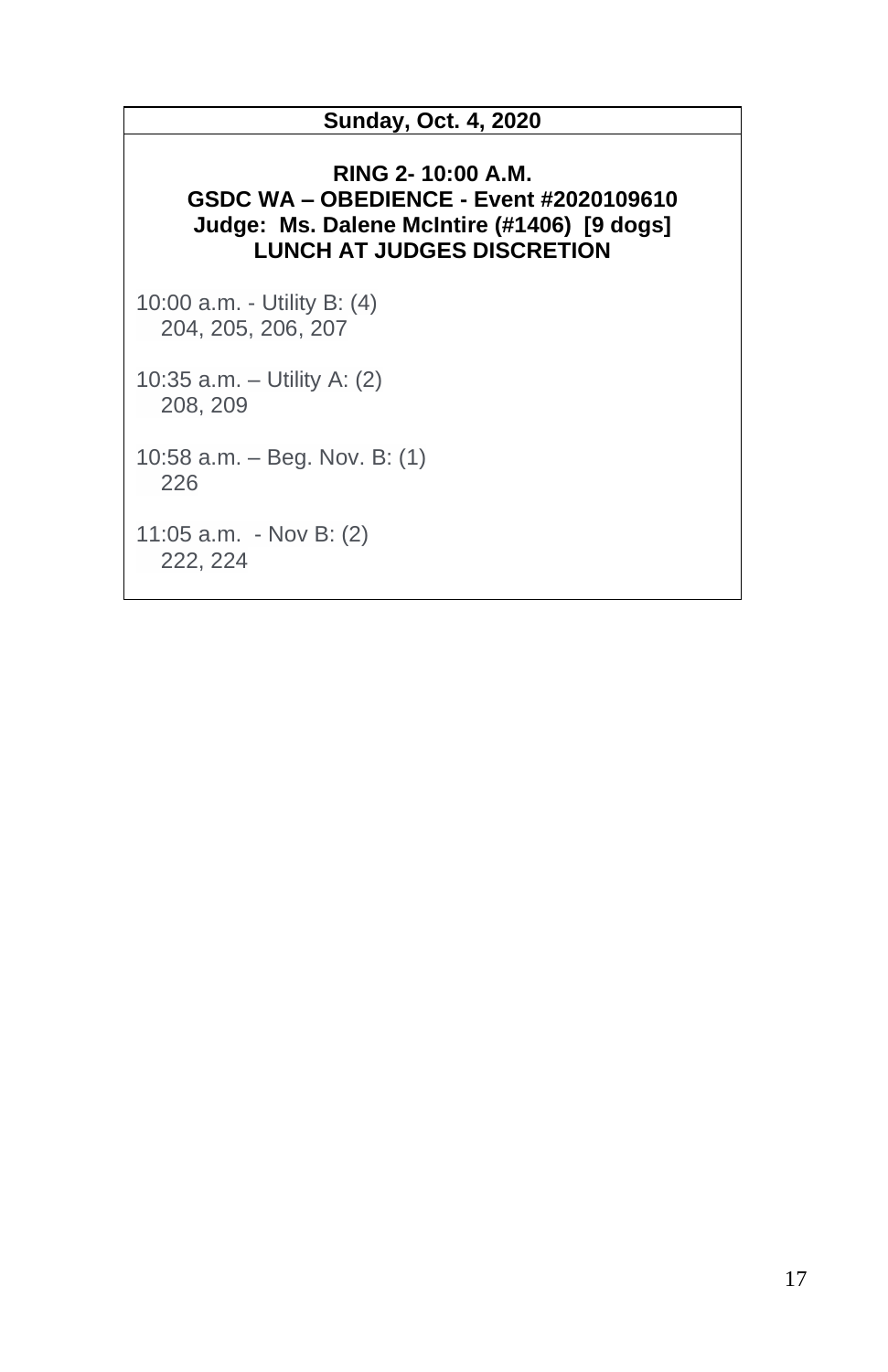# **Sunday, Oct. 4, 2020 RING 3- 10:00 A.M. GSDC WA STATE - OBEDIENCE Event #2020109609 Judge: Mr. Donald Rennick (#19134) [10 dogs]** 10:00 a.m. – Graduate Novice: (2) 216, 221 10:15 a.m. - Open B: (5) 204, 206 10:55 a.m. – Open A: (3) 216, 218, 220 **RING 3- TO FOLLOW ABOVE GSDC WA STATE - RALLY Event #2020109612 Judge: Mr. Donald Rennick (#19134) [18 entries] LUNCH AT JUDGE'S DISCRETION** 11:20 a.m. – Master: (5) 303, 304, 305, 306, 307 11:35 a.m. – Excellent B: (7) 309, 310, 303, 304, 305, 306, 308

11:56 a.m. – Advanced B: (5) 303, 304, 305, 308, 306

p.m. – Intermediate: (1) 311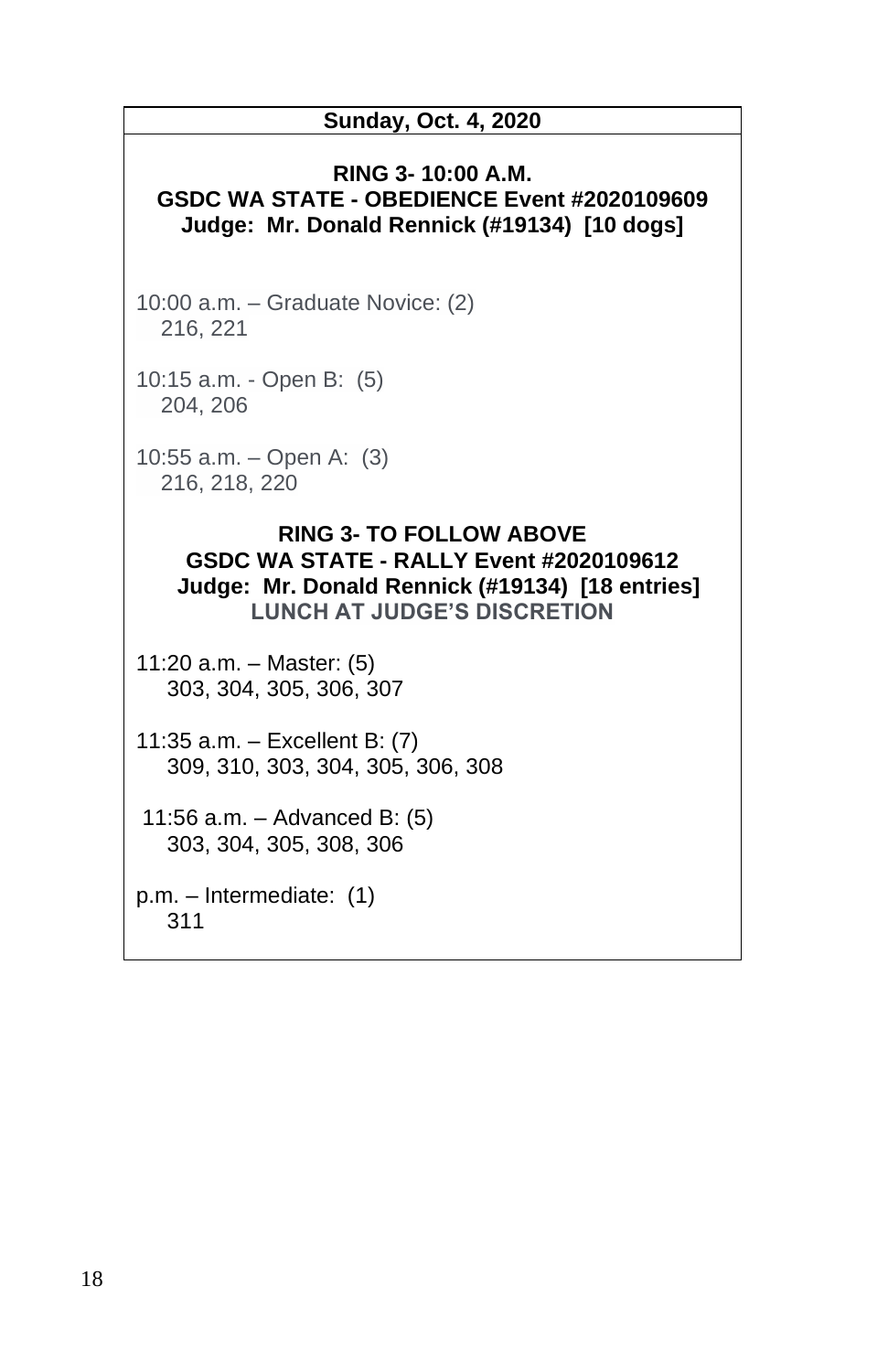## **OBEDIENCE TRIALS**:

Ms. Dalene McIntire (#1406) Ms. Dalene McIntire (#1406)

GSDC of Washington State GSDC of Washington State Saturday 10/03/20 Sunday 10/04/20 **Event #2020109609 Event #2020109612**

Mr. Donald Renneck (#19134) Mr. Donald Renneck (#19134)

#### **RING 2**

### **UTILITY B**

**201** SAT \_**187.5**\_ (14 in) **OTCH MACH3 Weatherman's Warrior Princess, UDX3, OM2, BN, RN, MX, MXJ** DN23227001 (Shetland Sheepdog) DOB: 9/4/2008 (Bitch) BREEDER: Julie Dickson & Gail Dickson SIRE: Ch. Weatherman's The Wizard, CD, OA,OAJ DAM: Weatherman's Centerfold, NA, NAJ OWNER: Neil Evans

**202** SAT \_**NQ**\_ (14 in) **BLUVALLEY BAILEY BLISS REMBERED, UD, RE** DN25595301 (Shetland Shepdog) DOB: 7/18/2009 (Dog) BREEDER: Patricia Bores SIRE: GCh. Bluevalley Macarena DAM: Bluvalley Apparition OWNER: Rosemary Jorgensen

**203** SAT \_**NQ**\_ (18 in) **DELTABLUEZ BESS, UD** DN50419201 (Boarder Collie) DOB: 3/14/2014 (Bitch) BREEDER: Diane Pagel SIRE: Deltabluez Dan DAM: Imp Sava OWNER: Rosemary Jorgensen

**204** SAT \_**193**\_ SUN \_**193**\_ (20 in) **ELYSIAN'S LETTUCE BE GREEN, UD, OM2, VER, SH** SR75608805 (Golden Retriever) DOB: 11/02/2012 (Bitch) BREEDER: Jeanne Von Barby SIRE: GCh. Springcreek Everlise All Time Hi, RN, CDX, MH DAM: Ch. Becksgold Rev R Up @ Glysian, UD, TD, RE, MH OWNER: Elizabeth Rudy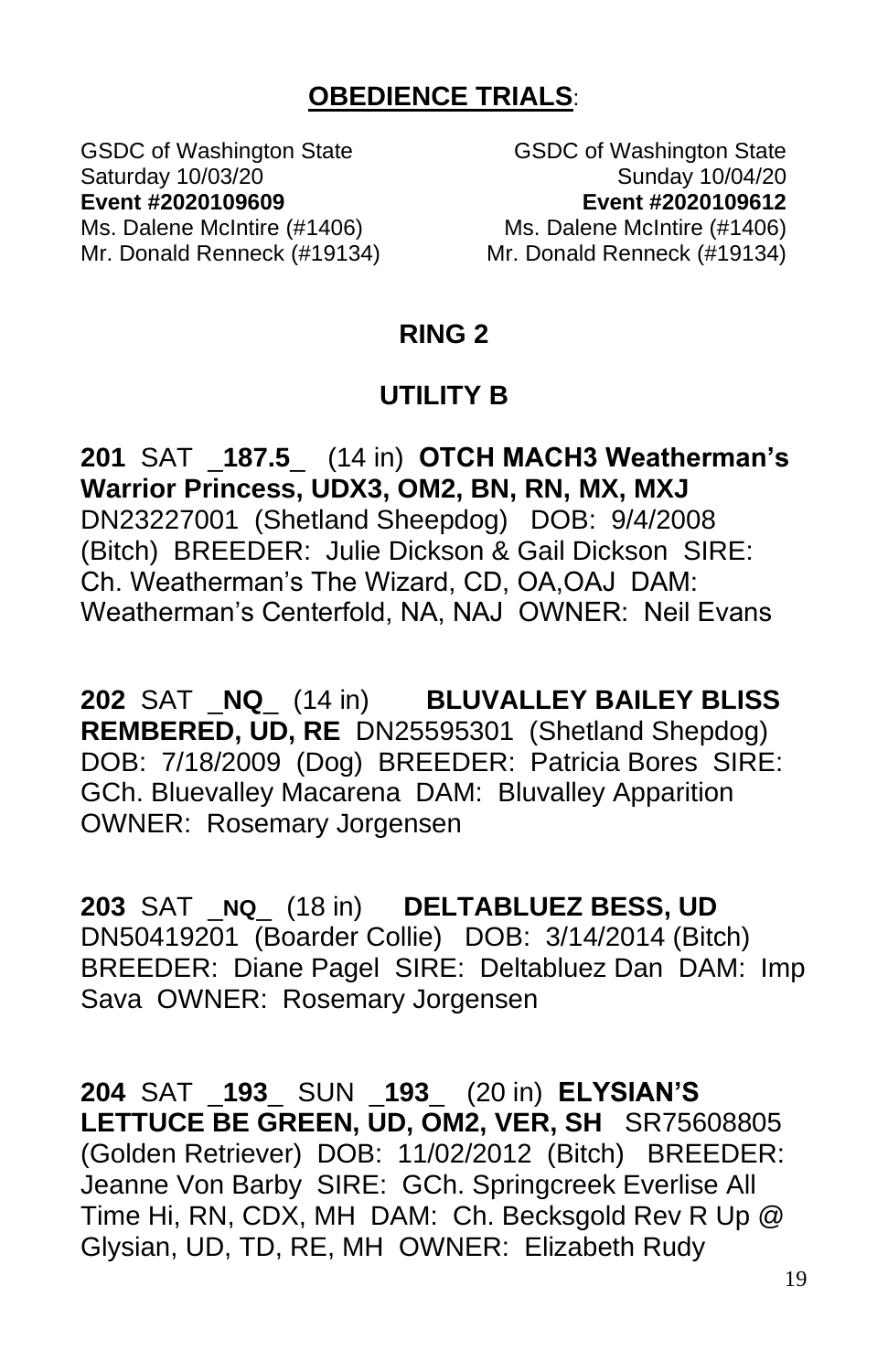**205** SAT \_**188**\_ SUN \_**NQ**\_ (20 in) **BRASSFIRE'S BATTEN DOWN THE HATCHES, CDX, TH** SR93067308 (Golden Retriever) DOB: 4/18/2016 (Bitch) BREEDER: Chris Brasswell SIRE: Lakwoia's Copper Code, WC DAM: Brassfire's Golikajetta, MH, WCX OWNER: Elizabeth Felix

**206** SUN \_**NQ**\_ (20 in) **CAMEO'S PASSION TO PLEASE, RN, CD, UD, RA** DN34967707 (Australian Shepherd) DOB: 8/30/2002 (Bitch) BREEDER: Tina Beck, Kim Peltzer, Pam Hollenbeck, Jim Hollenbeck SIRE: Ch. Trilogy's Passion For Excellence DAM: Ch. Goldcrest Laffy Taffy, RAE OWNER: Pam Hollenbeck, Kim Peltzer

**207** SAT \_**ABS**\_ SUN \_**NQ**\_ (22 in) **CEDAR MERCURY RISING, CD, BN, RN, MX, AXJ, CGC** DN26580205 (Border Collie) DOB: 12/2/2009 (Dog) Breeder: Carolyn Lewis Sire: Eyewitness So True To Cedar Dam: Cedar Sure Fire Remadee Owner: Elizabeth H. Hammer

| <b>Saturday - Specialty:</b> |                                                                           |  |  |  |  |  |  |  |  |
|------------------------------|---------------------------------------------------------------------------|--|--|--|--|--|--|--|--|
|                              |                                                                           |  |  |  |  |  |  |  |  |
| Saturday - All-Breed:        |                                                                           |  |  |  |  |  |  |  |  |
|                              | 1st _204_/_193_ 2nd _205_ /_188_3rd _201_/_187.5_ 4th _____/______        |  |  |  |  |  |  |  |  |
| <b>Sunday * Specialty:</b>   |                                                                           |  |  |  |  |  |  |  |  |
|                              | 1st _____/_______ 2nd ______/_______3rd ______/________ 4th ______/______ |  |  |  |  |  |  |  |  |
| Sunday - All-Breed:          |                                                                           |  |  |  |  |  |  |  |  |
|                              | 1st _204_/_193_ 2nd _____ /______3rd _____ /_______ 4th _____ /______     |  |  |  |  |  |  |  |  |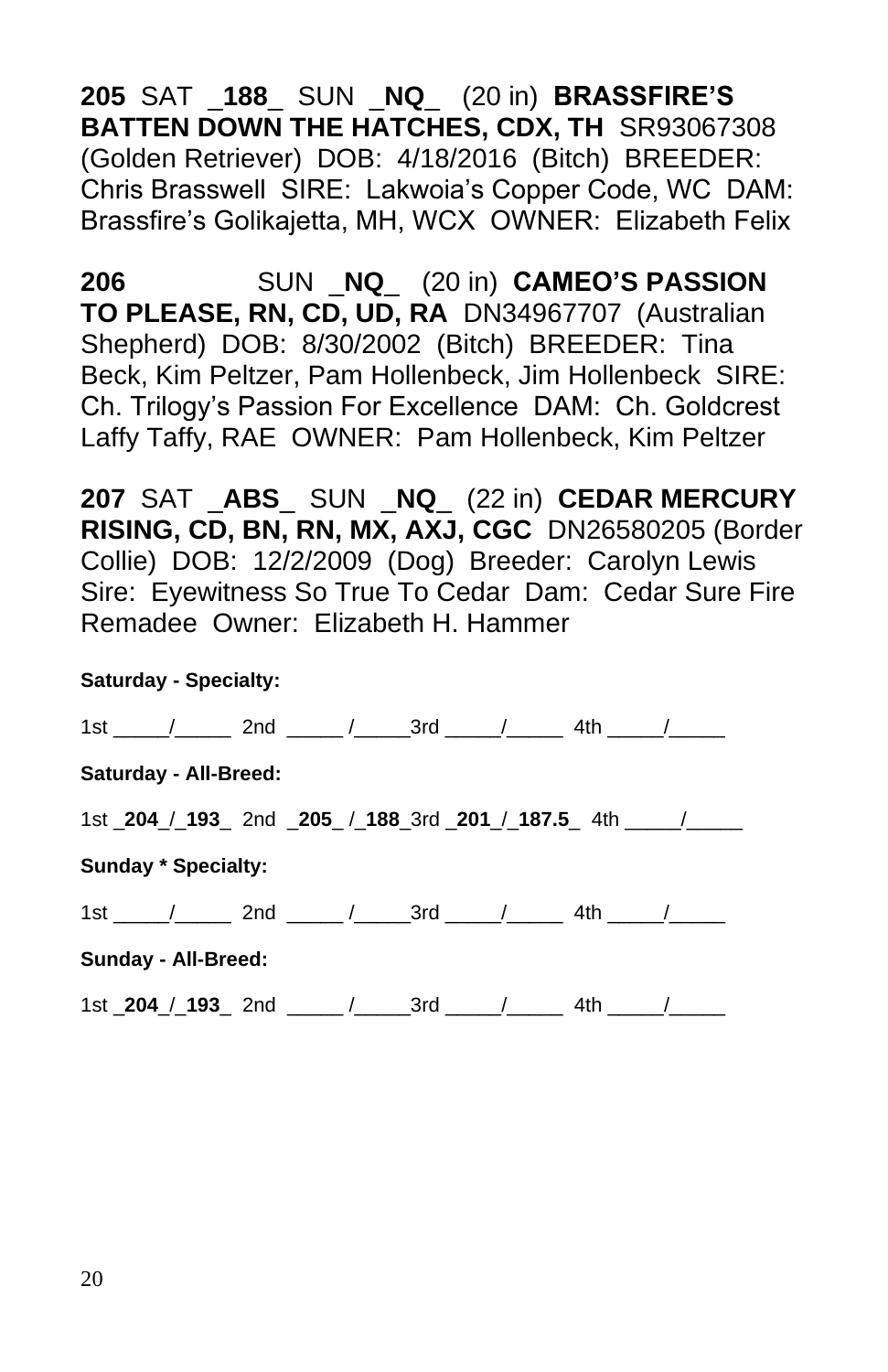## **UTILITY A**

**208** SAT \_**NQ**\_ SUN \_**HLR**\_ (20 in) **GCH. CH. ALYNN'S SUNRISE SERENADE, SH, TD, Cox, NA, NAJ, CDX** SR69264801 (English Springer Spaniel) DOB: 8/26/2011 (Bitch) BREEDER: Marilyn Winchester SIRE: Serenade's Grand Prix of Alynn, TD, SH, OA, OAJ DAM: Ch. Alynn's Solitaire, VCD2, MH, MX, MXJ, TD, UD OWNER: Marilyn Winchester & Anne Hutchinson

**209** SAT \_**NQ**\_ SUN \_**HLR**\_ (20 in) **GCH CH. ALYNN'S MOONLIGHT SERENADE, VCD1, TD, CDX, JH, NA, NAJ, CGC** SR81296303 (English Springer Spaniel) DOB: 10/21/2013 (Bitch) BREEDER: Marilyn Winchester & Anne Hutchinson SIRE: Ch. Laurelwyn Springerlane Continuum DAM: Ch. Alynn's Solitaire, VCD2, MH, MX, MXJ, UD, TD, CGC OWNER: Marilyn Winchester & Anne Hutchinson

**210** SAT \_**NQ**\_ (22 in) **TROUT CREEK AVA'S FINDING THE CLUES** WS53114005 (Greater Swiss Mt. Dog) DOB: 2/15/2016 (Bitch) BREEDER: Kelly Kilgore, Bonnie Huet SIRE: GCHG Ch. Swiss Run's Jamaican Me Crazy, CD, RE, PT, CGCA, CGCH DAM: Trout Creek's Play to Win OWNER: Kristine Swiderek

#### **Saturday - Specialty:**

|                              |                            | 1st $\frac{1}{2}$ 2nd $\frac{1}{2}$ 3rd $\frac{1}{2}$ 4th $\frac{1}{2}$ |  |  |  |  |  |  |  |  |
|------------------------------|----------------------------|-------------------------------------------------------------------------|--|--|--|--|--|--|--|--|
| <b>Saturday - All-Breed:</b> |                            |                                                                         |  |  |  |  |  |  |  |  |
|                              |                            | 1st / 2nd / 3rd / 4th /                                                 |  |  |  |  |  |  |  |  |
|                              | <b>Sunday * Specialty:</b> |                                                                         |  |  |  |  |  |  |  |  |
|                              |                            | $1st$ $/$ $/$ 2nd $/$ $/$ 3rd $/$ $/$ 4th $/$                           |  |  |  |  |  |  |  |  |
| <b>Sunday - All-Breed:</b>   |                            |                                                                         |  |  |  |  |  |  |  |  |
|                              |                            | 1st / 2nd / 3rd / 4th                                                   |  |  |  |  |  |  |  |  |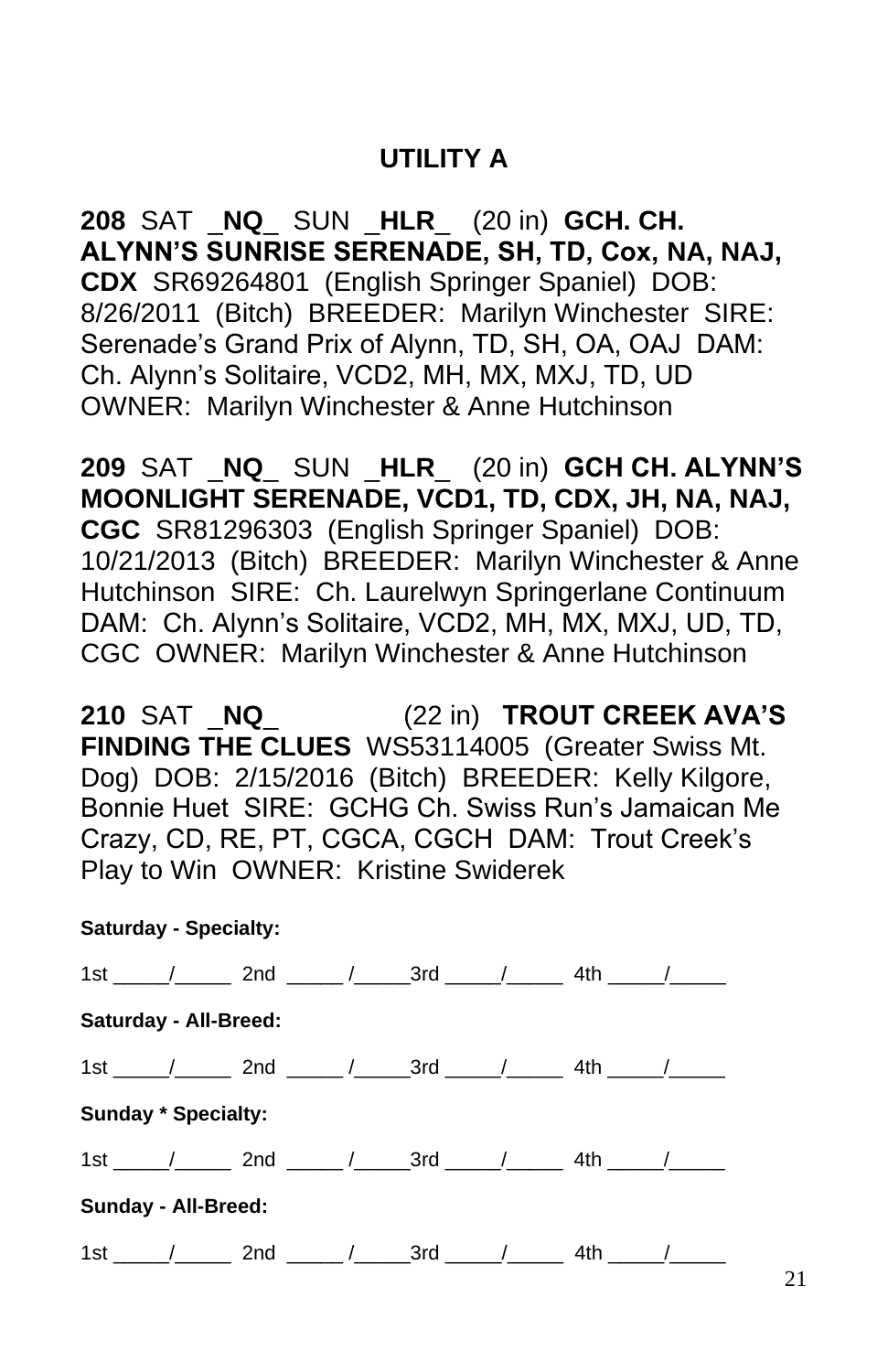## **GRADUATE OPEN**

**217** SAT \_**195**\_ **TYMAC OVER THE WRAYNBOW, CD, PCD, BN, GN, RAE, RM** DN52333501 (Border Collie) DOB: 5/27/2017 (Bitch) BREEDER: Brian Cash SIRE: Rascal DAM: Nudge OWNER: Carolyn Wray

**Saturday - All-Breed:**

1st \_**217**\_/\_**195**\_ 2nd \_\_\_\_\_ /\_\_\_\_\_3rd \_\_\_\_\_/\_\_\_\_\_ 4th \_\_\_\_\_/\_\_\_\_\_

## **BEGINNER NOVICE B**

**219** SAT \_**195.5**\_ **PULALIS JOVIAL JOKER'S WILD** SR96104508 (Golden Retriever) DOB: 10/17/2018 BREEDER: Pulali Golden SIRE: GCH Ch. Pulali's Four of a Kind At Partywood DAM: Pulali's An Anniversary To Remember at Parkwood OWNER: Judy Takahashi-Hunsberger, Jeffrey W. Hunsberger

**226** SAT \_**NQ**\_ SUN \_**194**\_ **GENTLE GIANTS STEEL MAGNOLIA** DN41594708 (German Shepherd Dog) DOB: 12/7/2014 (Bitch) BREEDER: Sylvia Flores, Robert Flores SIRE: Gentle Giants Bandits Cash DAM: Amira Fon Fabernholy OWNER: Patti Burns

**227** SAT \_**191**\_ **KRIS-T'S UR THE 1 N'ONLY DN50574901** (German Shepherd Dog) DOB: 7/10/2017 (Bitch) BREEDER: Christine E. Carter & Shelby Berry SIRE: GCJB Karizma's Cyucas v Kaleef, HT, TC, ROM DAM: Ch. Noble Spirit Let's Try This Again Kris-T, CGC, RN, TKN OWNER: Christine E. Carter & Shelby Berry

**Saturday - Specialty:**

1st \_**227**\_/\_**191**\_ 2nd \_\_\_\_\_ /\_\_\_\_\_3rd \_\_\_\_\_/\_\_\_\_\_ 4th \_\_\_\_\_/\_\_\_\_\_

**Saturday - All-Breed:**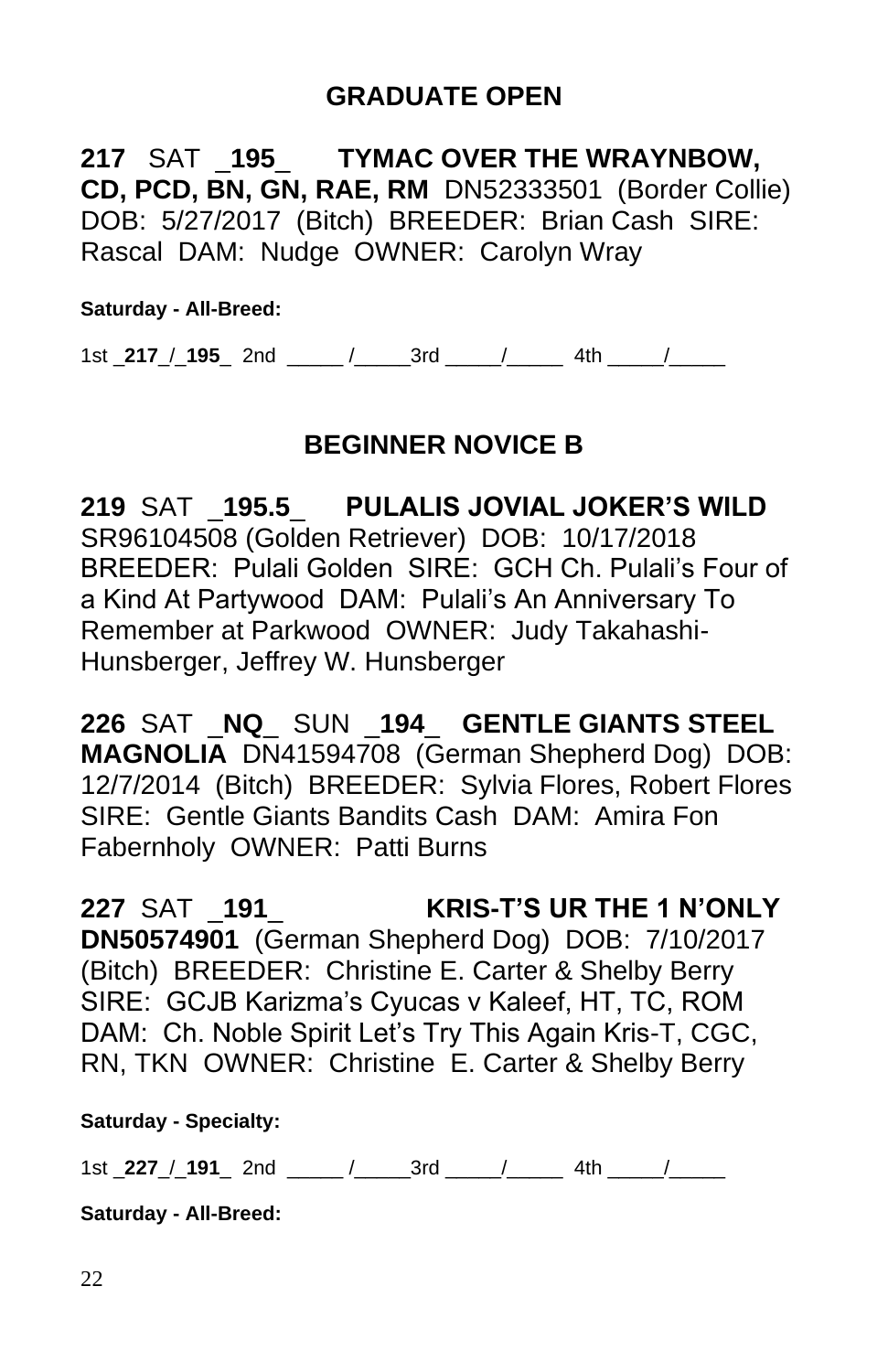| 1st _219_/_195.5_ 2nd _227_/_191_3rd _____/_____  |  | 4th   |  |
|---------------------------------------------------|--|-------|--|
| <b>Sunday * Specialty:</b>                        |  |       |  |
| 1st _226_/_194_ 2nd ______/______3rd _____/______ |  | 4th a |  |
| Sunday - All-Breed:                               |  |       |  |
| 1st _226_/_194_ 2nd _____ /______3rd _____ /_____ |  | 4th   |  |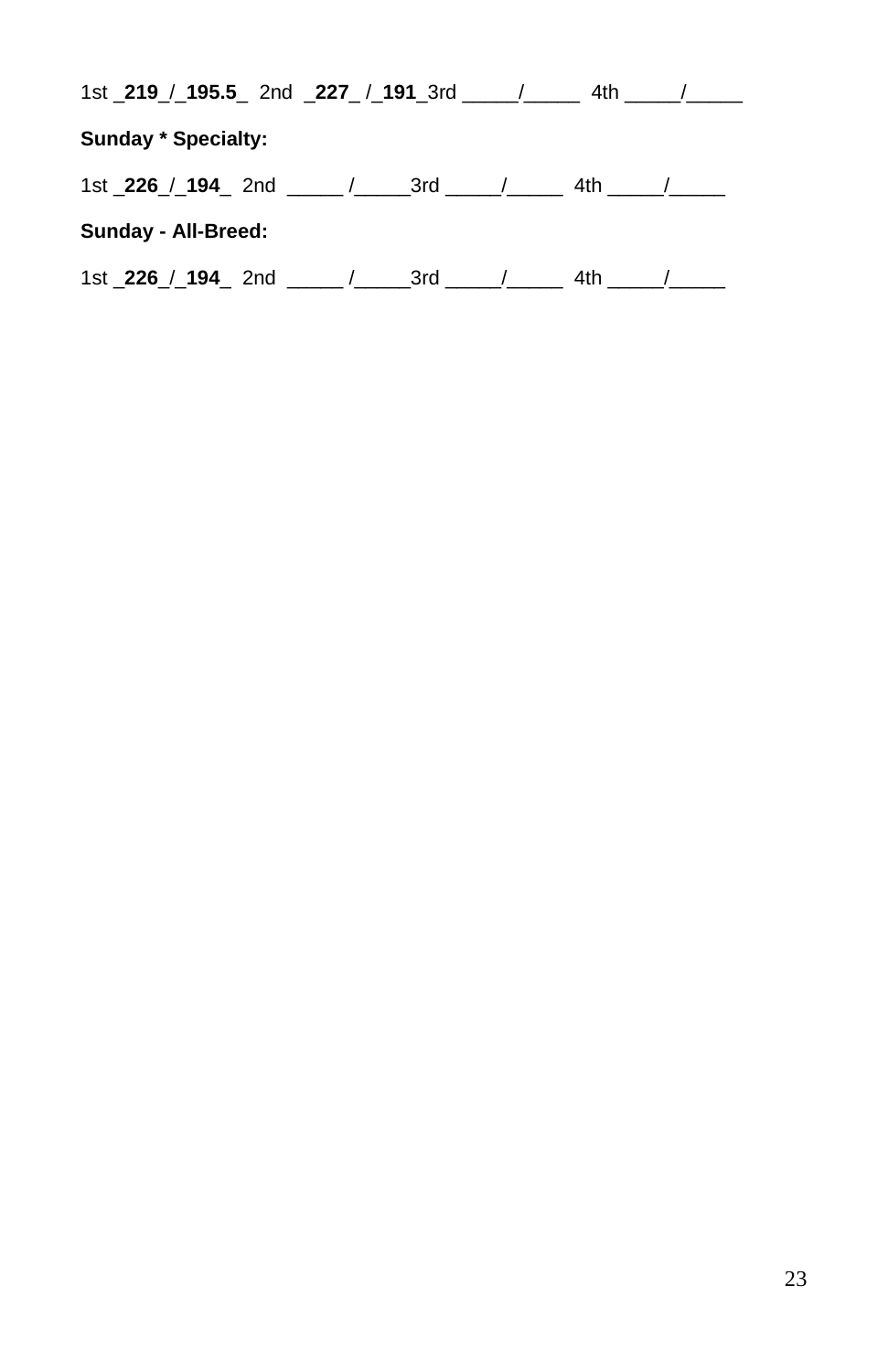## **NOVICE B**

**222** SAT \_**NQ**\_ SUN \_**ABS**\_ **GCHB CH. STORMIN'S SMART ALEC, BN, RA, CAX, FCAT2, CGCA, CGCU, TKN** TS14680601 (Dog) DOB: 10/21/2012 (Miniature Pinscher) BREEDER: Norman Stenbrg & Marie C. Stenberg SIRE: GCH Ch. Beall's In v Copperspur DAM: Ch. Satin's Small Craft Warning OWNER: Catherine Bailey

**223** SAT \_**192.5**\_ **RINDE GAUGE LACASSE, CD, BN** DN40753605 (German Shepherd Dog) DOB: 5/14/2014 (Dog) BREEDER: Dawn Steele SIRE: Jette Gauge Wolf DAM: Agrestic Cherokee's Von Steele OWNER: Pam LaCasse

**224** SAT \_**186.5**\_ SUN \_**NQ**\_ **ALYNN'S SKYS THE LIMIT, SH, CGC** SR92443905 (English Springer Spaniel) DOB: 4/11/2016 (Dog) BREEDER: Marilyn Winchester, Anne Hutchinson SIRE: GCH Ch. Hillcrest Devonshire Over and Under, MH DAM: GCH. Ch. Alynn's Sunrise Serenade, VDD1, TD, SH, Cox OWNER: Marilyn Winchester & Jack Winchester

|                                                                         | <b>Saturday - Specialty:</b>                                              |  |  |  |  |  |  |  |  |
|-------------------------------------------------------------------------|---------------------------------------------------------------------------|--|--|--|--|--|--|--|--|
|                                                                         | 1st _223_/_192.5_ 2nd _____ /______3rd _____ / _______ 4th _____ /______  |  |  |  |  |  |  |  |  |
| <b>Saturday - All-Breed:</b>                                            |                                                                           |  |  |  |  |  |  |  |  |
| 1st _223_/_192.5_ 2nd _224_ /_186.5_3rd _____ /_______ 4th _____ /_____ |                                                                           |  |  |  |  |  |  |  |  |
| <b>Sunday Specialty:</b>                                                |                                                                           |  |  |  |  |  |  |  |  |
|                                                                         | 1st / 2nd / 3rd / 4th /                                                   |  |  |  |  |  |  |  |  |
| Sunday - All-Breed:                                                     |                                                                           |  |  |  |  |  |  |  |  |
|                                                                         | 1st _____/_______ 2nd ______/_______3rd ______/________ 4th ______/______ |  |  |  |  |  |  |  |  |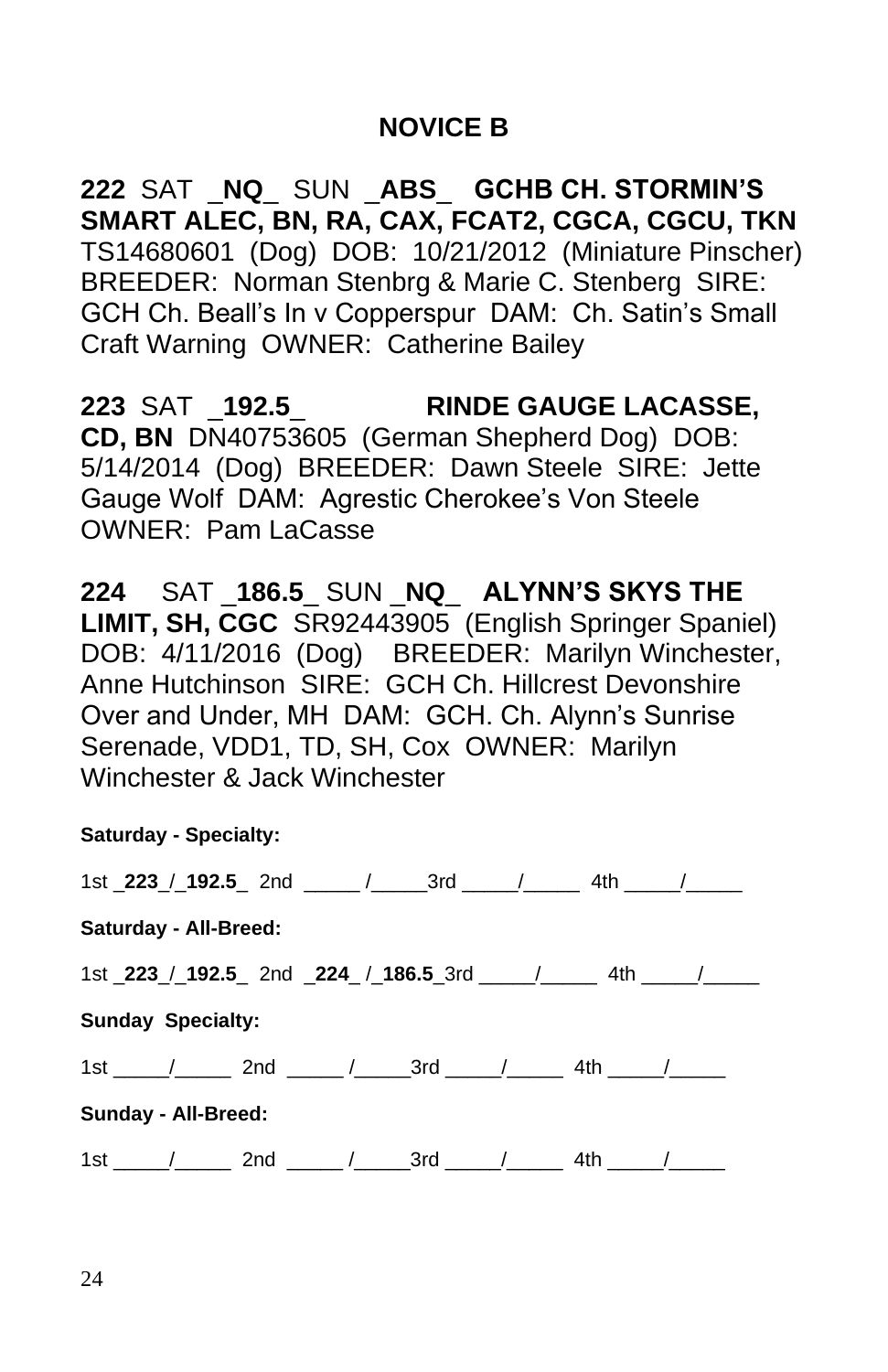## **NOVICE A**

**225** SAT \_**184**\_ **GOOD GIRL SCOUT** MA79283801 (All American) DOB: 1/1/2019 (Bitch) BREEDER: UNKNOWN SIRE: UNKNOWN DAM: UNKNOWN OWNER: Sharon Eliel

| <b>Saturday - Specialty:</b>                                                  |  |  |  |  |  |  |  |  |  |
|-------------------------------------------------------------------------------|--|--|--|--|--|--|--|--|--|
| $1st$ $\frac{1}{2}$ 2nd $\frac{1}{2}$ 3rd $\frac{1}{2}$ 4th $\frac{1}{2}$     |  |  |  |  |  |  |  |  |  |
| <b>Saturday - All-Breed:</b>                                                  |  |  |  |  |  |  |  |  |  |
| 1st _225 / 184 2nd _____ / ______ 3rd _____ / _______ 4th _____ / ______      |  |  |  |  |  |  |  |  |  |
| <b>Sunday Specialty:</b>                                                      |  |  |  |  |  |  |  |  |  |
| 1st ______/_______ 2nd _______/_______3rd ______/_________ 4th ______/_______ |  |  |  |  |  |  |  |  |  |
| Sunday - All-Breed:                                                           |  |  |  |  |  |  |  |  |  |
| 1st _____/_______ 2nd ______/_______3rd _____/________ 4th _____/_______      |  |  |  |  |  |  |  |  |  |

#### **RING #3 – PRIOR TO RALLY CLASSES**

#### **GRADUATE NOVICE**

**216** SAT \_**188**\_ SUN \_**HLR**\_ (18) **EMERALD ISLE RIDGEWYN DOT WITH DASH, CD, PCD, BN, RE, OA, NAJ, NF, CGCA, TKA** SR92708806 (English Springer Spaniel DOB: 2/26/2016 (Bitch) BREEDER: Cherrie Spring, Katie Effert, Tobi Hensley SIRE: Ch. Ridgewyn Roustabout DAM: Ch. Topsail Cataha Tradewind to Emerald Isle OWNER: Shireen Stout & Katie Effert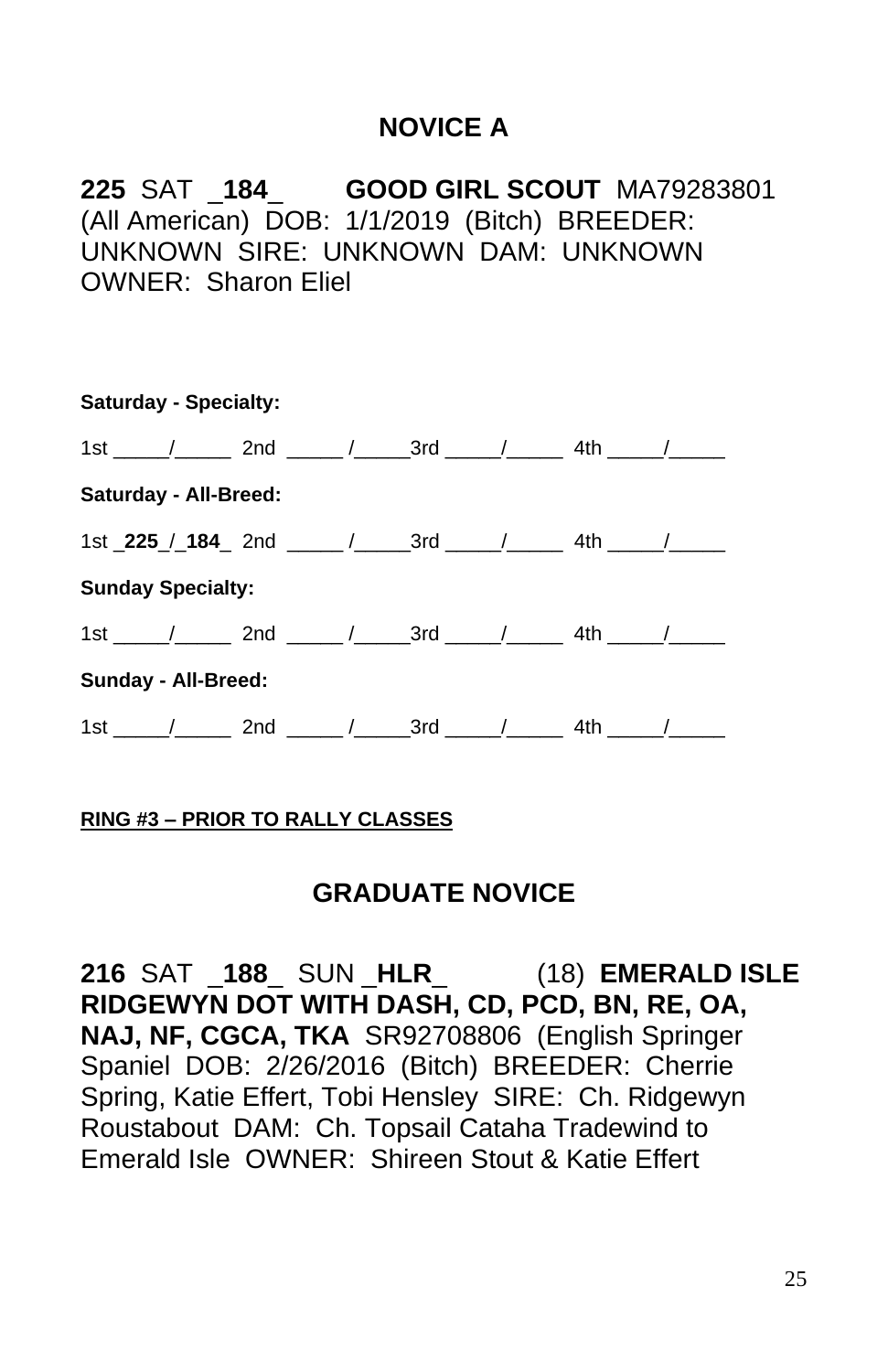**221** SAT \_**NQ**\_ SUN \_**NQ**\_ (20 in) **WHITE PINE'S PEEKING DUCK, CD, PCD, BN** (Golden Retreiver) SS07912301 (Bitch) DOB: 7/20/2018 BREEDER: Elizabeth Rudy SIRE: Ch. Rumor'sJust Kat'n Around, CD DAM: Elysian's Lettuce Be Green, UD, OM2, VER, SH OWNER: Elizabeth Rudy

| <b>Saturday - Specialty:</b> |  |                                                                                 |  |  |  |  |  |  |  |
|------------------------------|--|---------------------------------------------------------------------------------|--|--|--|--|--|--|--|
|                              |  | 1st / 2nd / 3rd / 4th /                                                         |  |  |  |  |  |  |  |
| <b>Saturday - All-Breed:</b> |  |                                                                                 |  |  |  |  |  |  |  |
|                              |  | 1st _216 / _188 _ 2nd _____ / ______ 3rd _____ / _______ 4th _____ / ______     |  |  |  |  |  |  |  |
| <b>Sunday * Specialty:</b>   |  |                                                                                 |  |  |  |  |  |  |  |
|                              |  | 1st ______/_______ 2nd _______/________3rd ______/__________ 4th ______/_______ |  |  |  |  |  |  |  |
| Sunday - All-Breed:          |  |                                                                                 |  |  |  |  |  |  |  |
|                              |  | 1st / 2nd / 3rd / 4th /                                                         |  |  |  |  |  |  |  |

## **OPEN B**

**211** SAT \_**NQ**\_ (12 in) **MISTYBROOK'S TALISMAN, CD, PCD, BN, RA** DN402127401 (Shetland Sheepdog) DOB: 2/9/2014 (Dog) B REEDER: Jan Williams SIRE: Ch. Milagro The Way West DAM: Lacewood Stars Around Mistybrook OWNER: Neil Evans

**202** SAT \_**180.5**\_ **BLUVALLEY BAILEY BLISS REMBERED, UD, RE** DN25595301 (Shetland Shepdog) DOB: 7/18/2009 (Dog) BREEDER: Patricia Bores SIRE: GCh. Bluevalley Macarena DAM: Bluvalley Apparition OWNER: Rosemary Jorgensen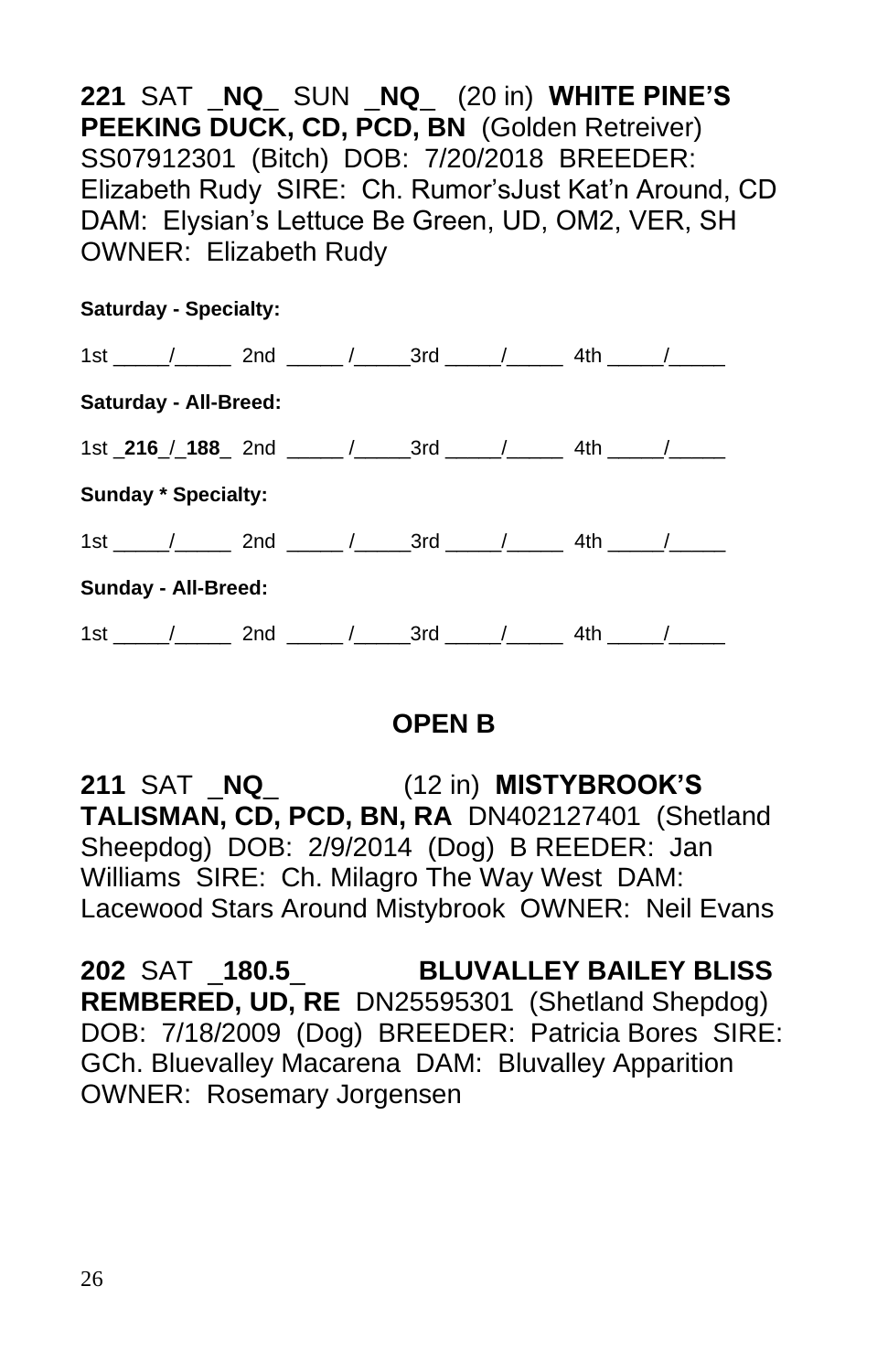## **203** SAT \_**NQ**\_ (18 in) **DELTABLUEZ BESS, UD** DN50419201 (Border Collie) DOB: 3/14/2014 (Bitch) BREEDER: Diane Pagel SIRE: Deltabluez Dan DAM: Imp Sava OWNER: Rosemary Jorgensen

**204** SAT \_**NQ**\_ SUN \_**196.5**\_ (20 in) **ELYSIAN'S LETTUCE BE GREEN, UD, OM2, VER, SH** SR75608805 (Golden Retriever) DOB: 11/02/2012 (Bitch) BREEDER: Jeanne Von Barby SIRE: GCh. Springcreek Everlise All Time Hi, RN, CDX, MH DAM: Ch. Becksgold Rev R Up @ Glysian, UD, TD, RE, MH OWNER: Elizabeth Rudy

**206** SUN \_**189.5**\_ (20 in) **CAMEO'S PASSION TO PLEASE, RN, CD, UD, RA** DN34967707 (Australian Shepherd) DOB: 8/30/2002 (Bitch) BREEDER: Tina Beck, Kim Peltzer, Pam Hollenbeck, Jim Hollenbeck SIRE: Ch. Trilogy's Passion For Excellence DAM: Ch. Goldcrest Laffy Taffy, RAE OWNER: Pam Hollenbeck, Kim Peltzer

**212** SAT \_**191.5**\_ (22 in) **ORYAN'S WISEMAN SEA BREEZE, CD, JH** SS04699402 (Golden Retriever) DOB: 3/5/2018 (Bitch) BREEDER: Caroline McCormick & Trudy Davis SIRE: Ch. Benchmark Tak's Th'First Shot, VCD2, JH DAM: Oryan's Royal Mile OWNER: Dale Worthington, Caroline McCormick

|  |  | <b>Saturday - Specialty:</b> |
|--|--|------------------------------|
|--|--|------------------------------|

|                                                                             |                     | 1st / 2nd / 3rd / 4th / |  |  |  |  |                                                              |  |
|-----------------------------------------------------------------------------|---------------------|-------------------------|--|--|--|--|--------------------------------------------------------------|--|
| <b>Saturday - All-Breed:</b>                                                |                     |                         |  |  |  |  |                                                              |  |
| 1st _212 / _191.5 _ 2nd _202 / _180.5 _3rd _____ / ______ 4th _____ / _____ |                     |                         |  |  |  |  |                                                              |  |
|                                                                             | Sunday * Specialty: |                         |  |  |  |  |                                                              |  |
|                                                                             |                     | 1st / 2nd / 3rd / 4th / |  |  |  |  |                                                              |  |
| Sunday - All-Breed:                                                         |                     |                         |  |  |  |  |                                                              |  |
|                                                                             |                     |                         |  |  |  |  | 1st <b>204</b> / <b>189.5</b> 2nd <b>189.5</b> / 3rd / 4th / |  |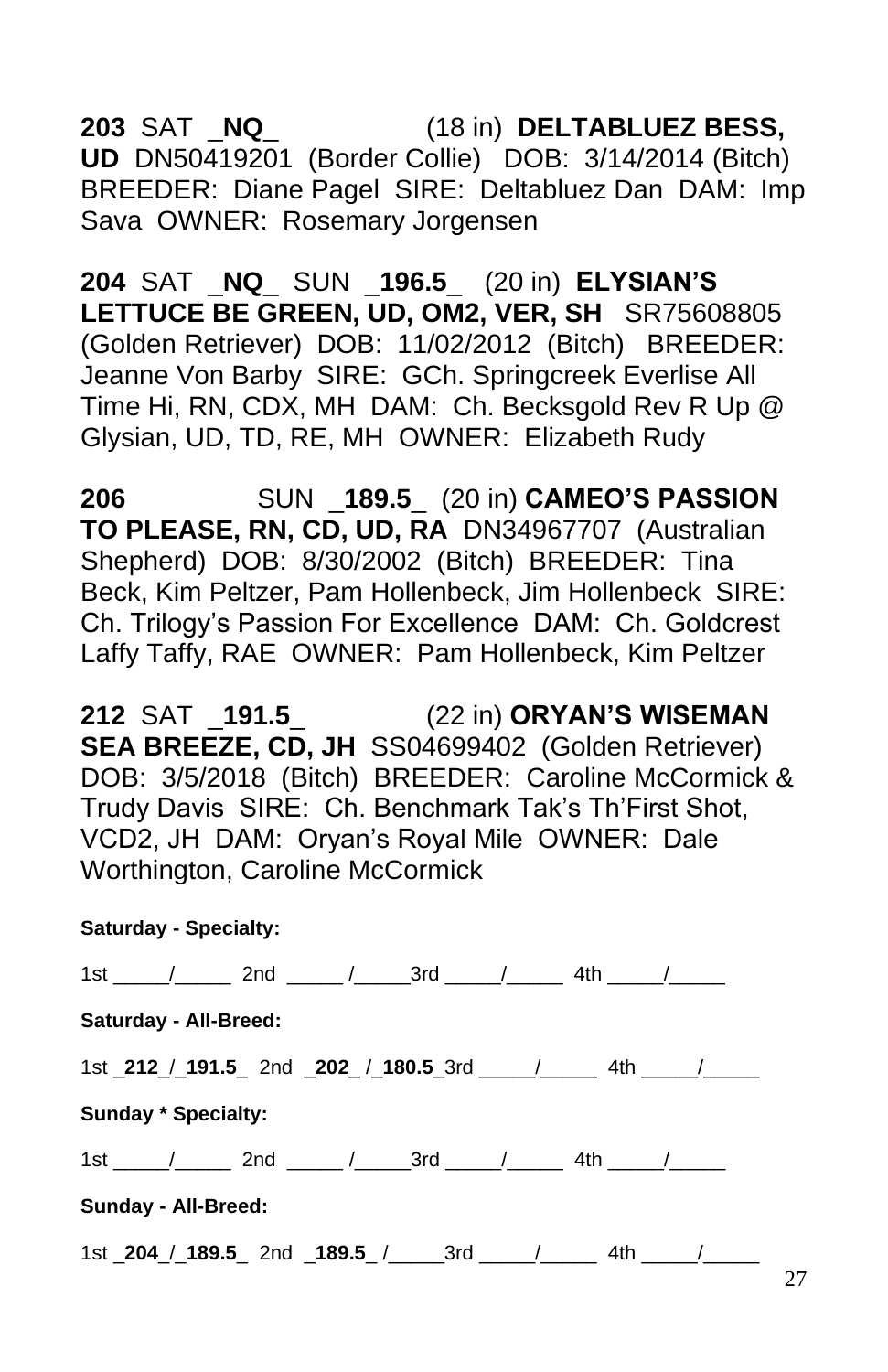## **OPEN A**

**213** SAT \_**NQ**\_ (4 IN) **CH. DIGNPOP STAR OF HOLLYWOULD, RN** RN30183207 (Norwich Terrier) DOB: 12/1/2016 (Dog) BREEDER: Magda Chiarella, Kristi & Daniel Helberg SIRE: GCh. Ch. Dignpop Red Ted DAM: Dignpop Harvest Moon OWNER: Jill C. Petersen, Marna Chiarella

**214** SAT \_**NQ**\_ (10 IN) **RACH SUNSHINE BUTTERFLY ORNAMENTA, CD, PCD, BN, GN, RM5, RAE5, CGCA, TKI** TS28210201 (Papillon) DOB: 12/21/2014 (Bitch) BREEDER: Petra Schittenhelm SIRE: Spinillons Zak For El Ramsui DAM: Ch. Sunshine Butterfly Desdemona OWNER: Arlette Davison, Michael Davison

**215** SAT \_**NQ**\_ (16 in) **BAKER'S DARK CHOCOLATE EVA** MA62725001 (All American) DOB: 7/15/2010 BREEDER: UNKNOWN SIRE: UNKNOWN DAM: UNKNOWN OWNER: Rachel Baker

**216** SAT \_**NQ**\_ SUN \_**HLR**\_ (18 in) **EMERALD ISLE RIDGEWYN DOT WITH DASH, CD, PCD, BN, RE, OA, NAJ, NF, CGCA**, TKA SR92708806 (English Springer Spaniel DOB: 2/26/2016 (Bitch) BREEDER: Cherrie Spring, Katie Effert, Tobi Hensley SIRE: Ch. Ridgewyn Roustabout DAM: Ch. Topsail Cataha Tradewind to Emerald Isle OWNER: Shireen Stout & Katie Effert

**217** SAT \_**194.5**\_ (20 in) **TYMAC OVER THE WRAYNBOW, CD, PCD, BN, GN, RAE, RM** DN52333501 (Border Collie) DOB: 5/27/2017 (Bitch) BREEDER: Brian Cash SIRE: Rascal DAM: Nudge OWNER: Carolyn Wray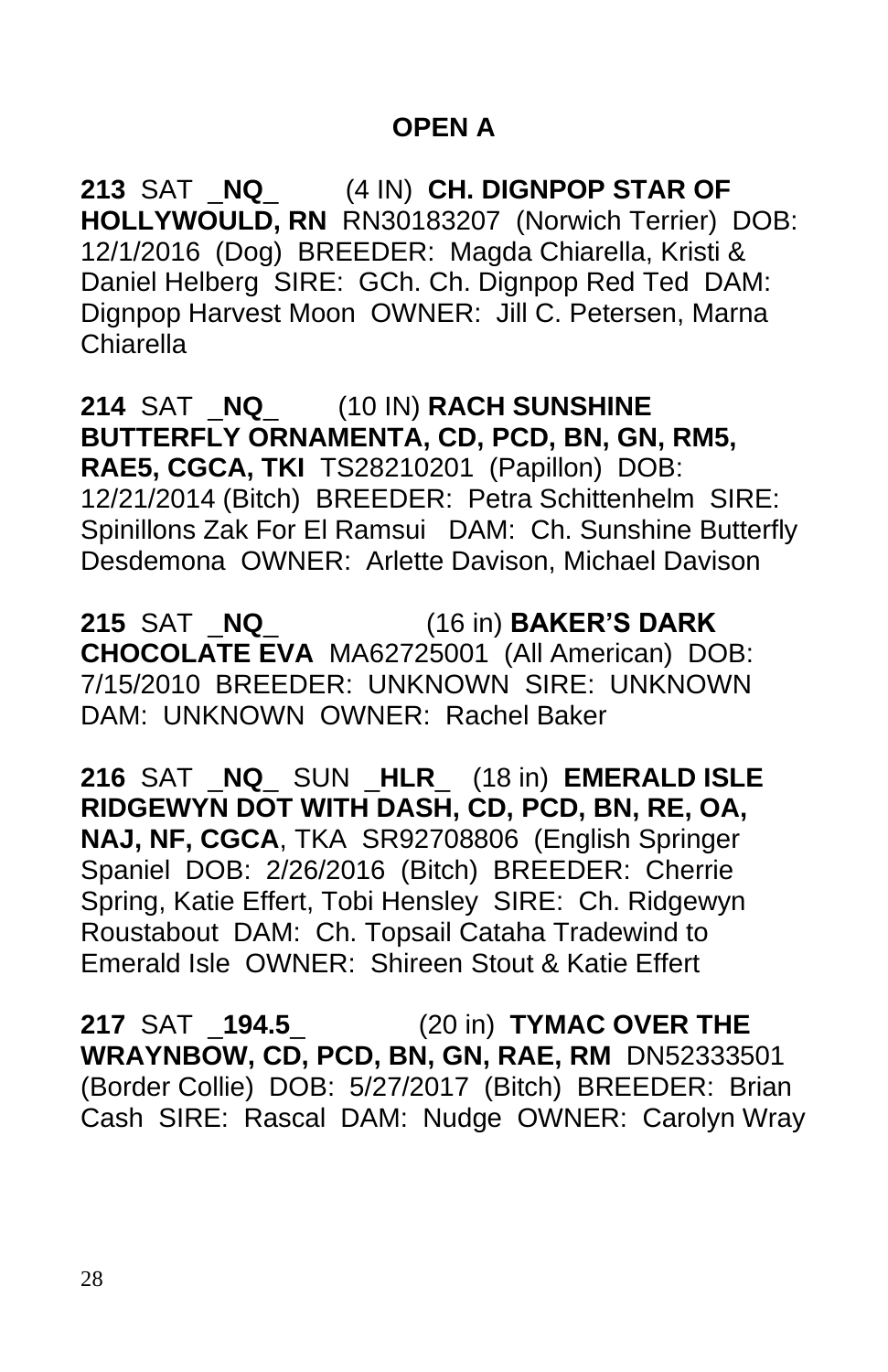**218** SAT \_**NQ**\_ SUN \_**NQ**\_ (22 in) **ROCKET'S FAST AND FURIOUS** WS53525204 (Boxer) DOB: 4/24/2016 (Dog) BREEDER: Kerry Rogers SIRE: Twinkle Star v. Eurozone DAM: Rocket N Focal Point's Written In The Stars OWNER: Kerri Carter

**219** SAT \_**173.5**\_ (22 in) **PULALIS JOVIAL JOKER'S WILD** SR96104508 (Golden Retriever) DOB: 10/17/2018 BREEDER: Pulali Golden SIRE: GCH Ch. Pulali's Four of a Kind At Partywood DAM: Pulali's An Anniversary To Remember at Parkwood OWNER: Judy Takahashi-Hunsberger, Jeffrey W. Hunsberger

**220** SAT \_**NQ**\_ SUN \_**NQ**\_ RACH AMELIA VOM FEVERHAUS, CD, PCD, RM3, RAE2, WAC, TT, TH, DN, RA, TN, CGCA, CGCU, TKA WS51768908 (Doberman Pinscer) DOB: 11/13/2015 (Bitch) BREEDER: Mitch Edley SIRE: Sant Kreal Shtorm DAM: Sant Kreal Bolivia OWNER: Stacia Gunderson

# **Saturday - Specialty:** 1st \_\_\_\_\_/\_\_\_\_\_\_ 2nd \_\_\_\_\_\_/\_\_\_\_\_\_\_3rd \_\_\_\_\_/\_\_\_\_\_\_\_\_\_\_ 4th \_\_\_\_\_/\_\_\_\_\_\_ **Saturday - All-Breed:** 1st **217** / **194.5** 2nd **219** / **173.5** 3rd / 4th / **Sunday \* Specialty:** 1st \_\_\_\_\_/\_\_\_\_\_\_\_ 2nd \_\_\_\_\_\_/\_\_\_\_\_\_\_3rd \_\_\_\_\_/\_\_\_\_\_\_\_\_ 4th \_\_\_\_\_/\_\_\_\_\_\_ **Sunday - All-Breed:** 1st  $\frac{1}{2}$  2nd  $\frac{1}{2}$  3rd  $\frac{1}{2}$  4th  $\frac{1}{2}$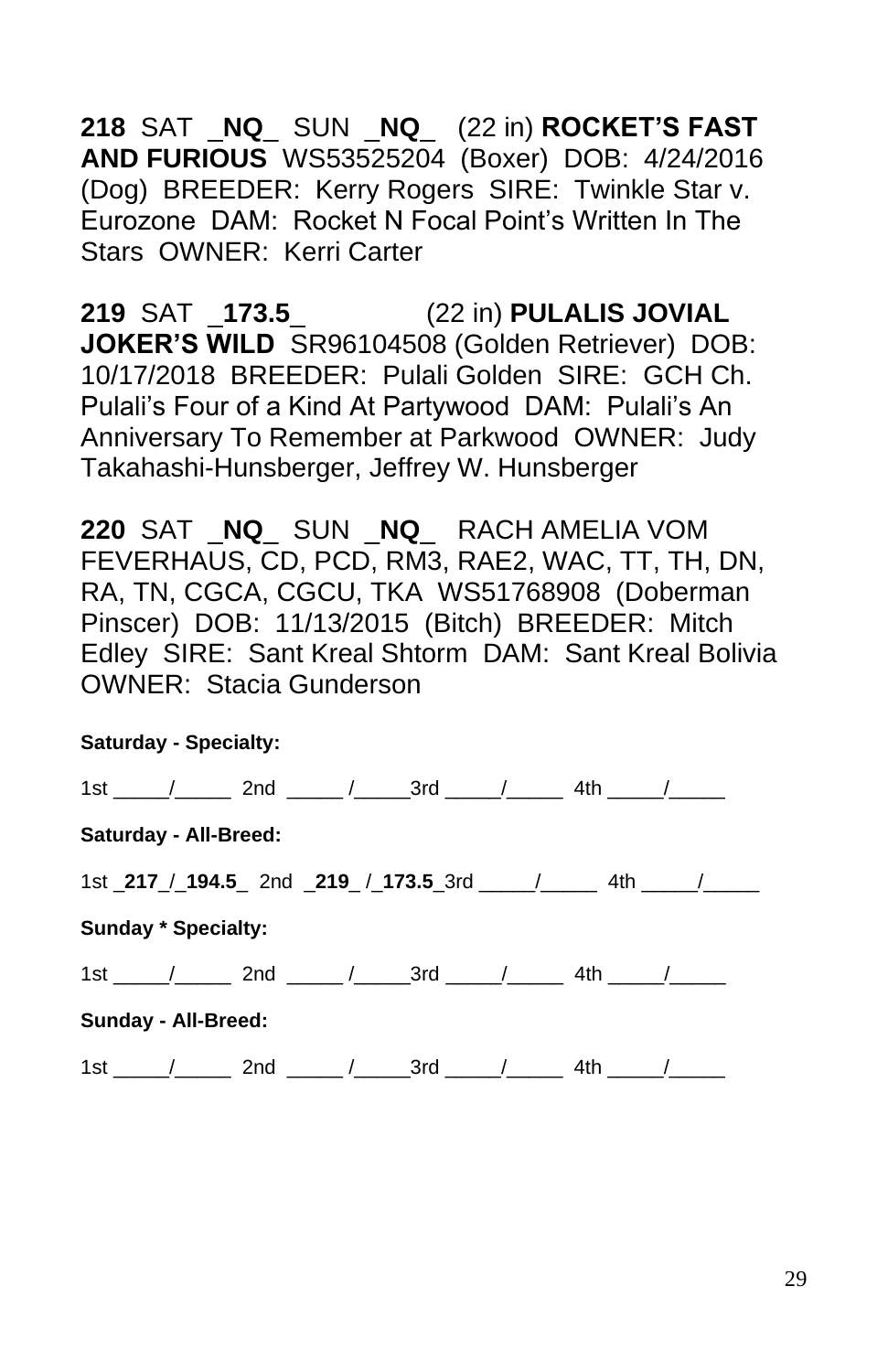### **SATURDAY:**

| ALL-BREED HIGH COMBINED SCORE (All Breed): __________/ ___________ |
|--------------------------------------------------------------------|
|                                                                    |
| <b>SUNDAY:</b>                                                     |
|                                                                    |
|                                                                    |
|                                                                    |
|                                                                    |
| ALL-BREED HIGH COMBINED SCORE (All Breed): __________/ __________  |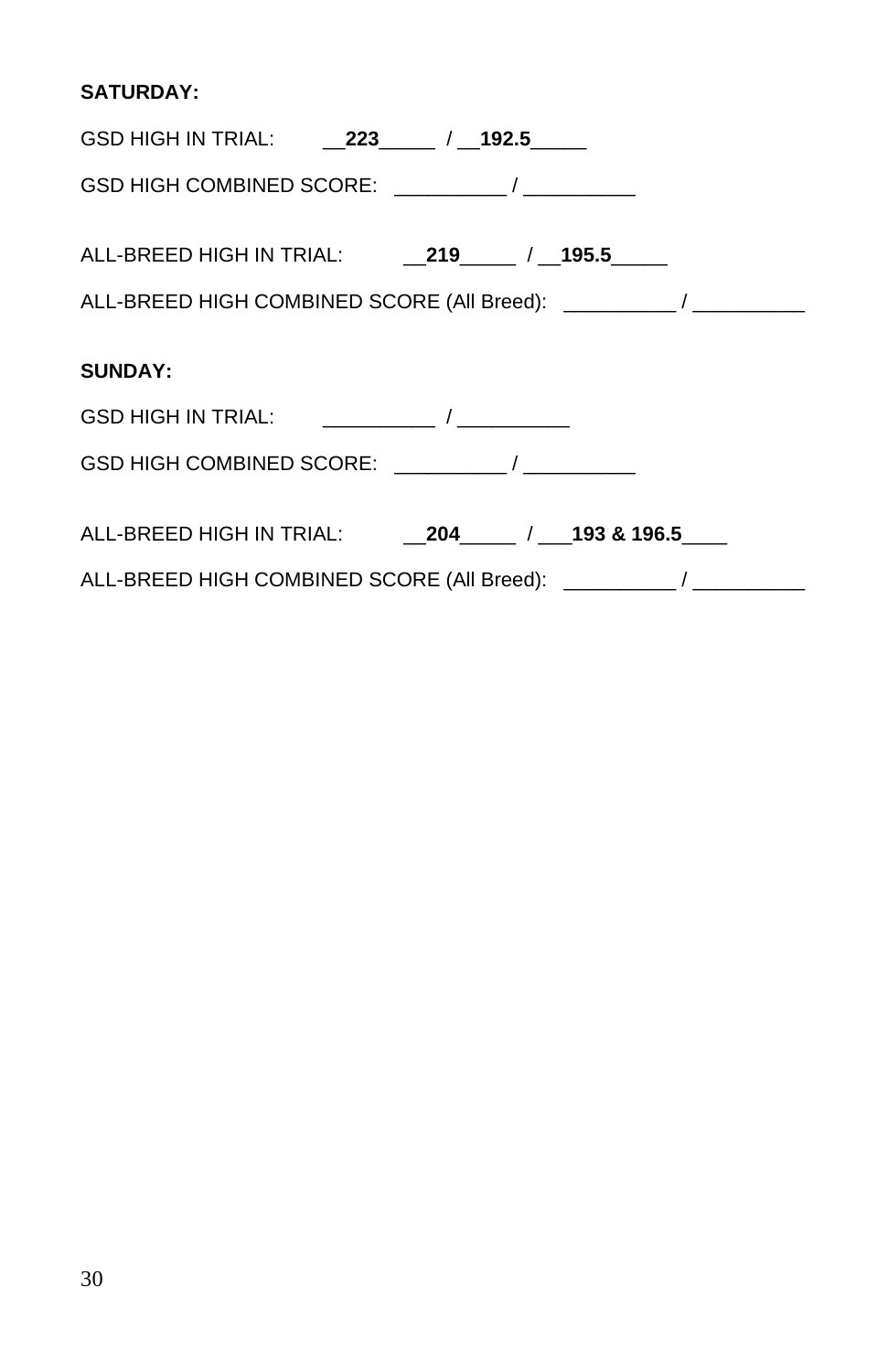## **RALLY TRIALS**:

GSDC of Washington State GSDC of Washington State Saturday 10/03/20 Sunday 10/04/20 **Event #2020109609 Event #2020109612** Mr. Donald Renneck (#19134) Mr. Donald Renneck (#19134)

# **Ring 3**

## **Master**

**301** SAT \_**86**\_ (4 in) **EZEE'S EXTRA EDITION, BN, CD, RE, CGCA, TMP, RAE4 RM5** TS11056905 (Papillon) DOB: 3/19/2012 (Dog) BREEDER: Elaine S. Zech SIRE: Ch. Elizares' Kelii Ilio RE DAM: Ch. Ezee's Ah Ha Made You Look! OWNER: Doreen Pezzella

**302** SAT \_**98**\_ (12 in) **TYMAC OVER THE WRAYNBOW, CD, PCD, BN, GN, RAE, RM** DN52333501 (Border Collie) DOB: 5/27/2017 (Bitch) BREEDER: Brian Cash SIRE: Rascal DAM: Nudge OWNER: Carolyn Wray

**303** SAT \_**98**\_ SUN \_**96**\_ (16 in) **OTCH MACH CALLIOPE OOPS I DID IT AGAIN, UDX3, OM6, VER, RAE, RM, JH OF T2B** SR62624502 (Golden Retriever) DOB: 5/16/2010 (Bitch) BREEDER: Patricia Lindquist & Christine Hau SIRE: MACH2 Thistledown Johnny Be Good, RE, JH, XR, T2B DAM: Tigana Calliope Drive Your Dreams, JH, MX, MXJ, OF OWNER: Pat Lindquist

**304** SAT \_**96**\_ SUN \_**85**\_ (16 in) **BRENNAN'S LUNA** PAL268622 (German Shepherd Dog) DOB: 12/19/2013 (Bitch) BREEDER: Unknown SIRE: Unknown DAM: Unknown OWNER: Erika Brennan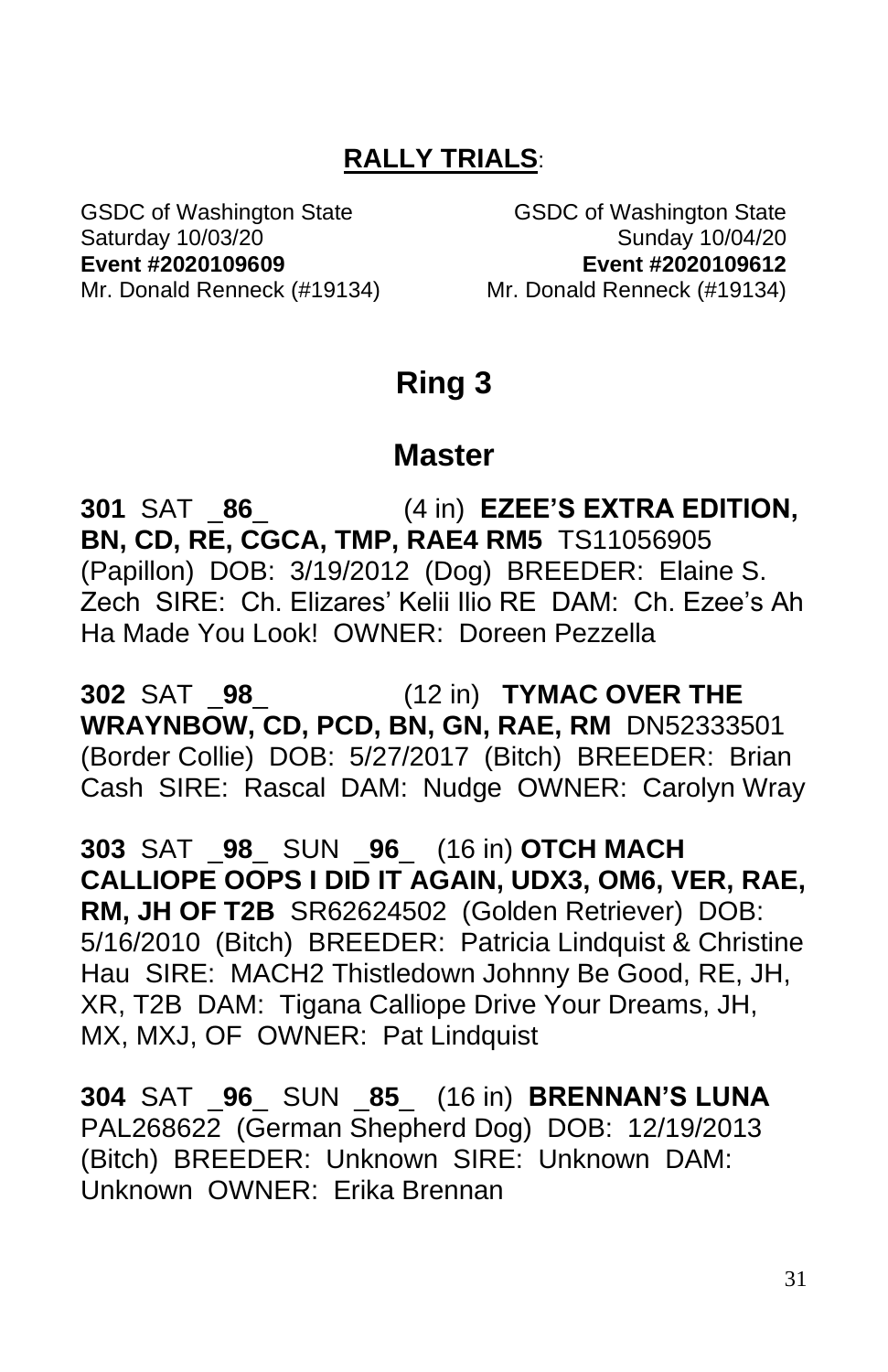## **305** SAT \_**95**\_ SUN \_**93**\_ (16 in) **PAISLEY LEAH VON DER WESTKUSTE, CDX, BN, RE, CGC** (GSD) DN44935401 DOB: 12/22/2015 BREEDER: Barbara Dibernardo SIRE: Randy Vom Leithawald DAM: Rumour Von Der Westkuste OWNER: Aubrie Olson & Alicia Olson

**306** SAT \_**97**\_ SUN \_**95**\_ (16 in) **MACH3 THISTLEDOWN JOHNNY BE GOOD, UD, RM, RAE, MXG, MJG, MXF, T2B, JH, DJ, TKN** SR56394509 (Golden Retriever) DOB: 4/11/2009 (Dog) BREEDER: Donna Cutler SIRE: Ganwales Hey-Diddle-Diddle DAM: Thistledown Tess Who's Comin To Dinner, RN OWNER: Patricia Lindquist & Donna Cutler

**307** SAT \_**96**\_ SUN \_**96**\_ **C-KEL IWANA ROCKNROLL ALL KNIGHT, C, RAE3** WS42022802 (Rottweiller) DOB: 8/25/2012 (Dog) BREEDER: September B. Morn SIRE: Ch. Serenade's Cascade Chevalier DAM: C-Kel's Grand Celebration, CD, RAE3 OWNER: September Morn & Barbara Bodin

#### **Specialty Saturday:**

1st \_**304**\_/\_**96**\_\_ 2nd \_**305**\_ /\_**95**\_3rd \_\_\_\_\_/\_\_\_\_\_ 4th \_\_\_\_\_/\_\_\_\_\_

#### **All-Breed Sunday:**

1st \_**304**\_/\_**98+**\_\_ 2nd \_**303**\_\_ /\_**98**\_3rd \_**306**\_/\_**960**\_ 4th \_**307**\_/\_**96**\_\_

#### **Specialty Saturday:**

1st \_**305**\_/\_**93**\_\_ 2nd \_**304**\_\_ /\_**85**\_3rd \_\_\_\_\_/\_\_\_\_\_ 4th \_\_\_\_\_/\_\_\_\_\_

#### **All-Breed Sunday:**

1st \_**303**\_\_/\_**96+**\_ 2nd \_**307**\_ /\_**96**\_\_3rd \_**306**\_/\_**95**\_\_ 4th \_**305**\_/\_**93**\_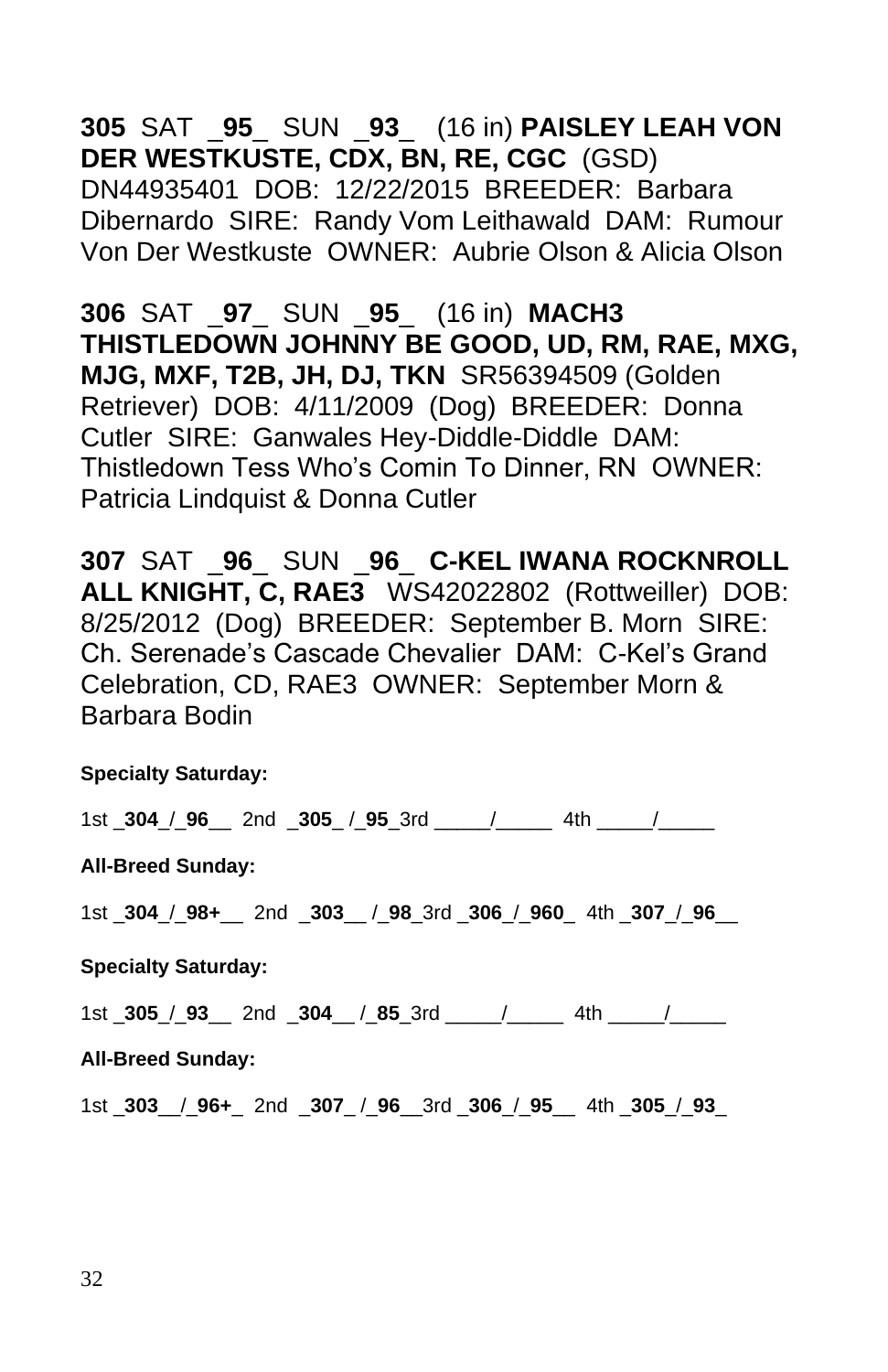## **Excellent B**

**309** SAT \_**85**\_ SUN \_**88**\_ (8) **GCH. CH. BLOOM AND LET IT GO** TS23443601 (Papillon) DOB: 6/7/2014 (Bitch) BREEDER: Annette Blomquist & Diane Sayre SIRE: GCH Ch. Micdic's Olympic Gold, CD, RN DAM: Ch. Deanna's Meadow Fairy Princess OWNER: Arlette Davison, Michael Davison

**310** SAT \_**ABS**\_ SUN \_ABS\_ (8 in) **GCHB CH. STORMIN'S SMART ALEC, BN, RA, CAX, FCAT2, CGCA, CGCU, TKN** TS14680601 (Dog) DOB: 10/21/2012 (Miniature Pinscher) BREEDER: Norman Stenbrg & Marie C. Stenberg SIRE: GCH Ch. Beall's In v Copperspur DAM: Ch. Satin's Small Craft Warning OWNER: Catherine Bailey

**302** SAT \_**100**\_ (12 in) **TYMAC OVER THE WRAYNBOW, CD, PCD, BN, GN, RAE, RM** DN52333501 (Border Collie) DOB: 5/27/2017 (Bitch) BREEDER: Brian Cash SIRE: Rascal DAM: Nudge OWNER: Carolyn Wray

**303** SAT \_**98**\_ SUN \_**97**\_ (16 in) **OTCH MACH CALLIOPE OOPS I DID IT AGAIN, UDX3, OM6, VER, RAE, RM, JH OF T2B** SR62624502 (Golden Retriever) DOB: 5/16/2010 (Bitch) BREEDER: Patricia Lindquist & Christine Hau SIRE: MACH2 Thistledown Johnny Be Good, RE, JH, XR, T2B DAM: Tigana Calliope Drive Your Dreams, JH, MX, MXJ, OF OWNER: Pat Lindquist

**304** SAT \_**96**\_ SUN \_**96**\_ (16 in) **BRENNAN'S LUNA** PAL268622 (German Shepherd Dog) DOB: 12/19/2013 (Bitch) BREEDER: Unknown SIRE: Unknown DAM: Unknown OWNER: Erika Brennan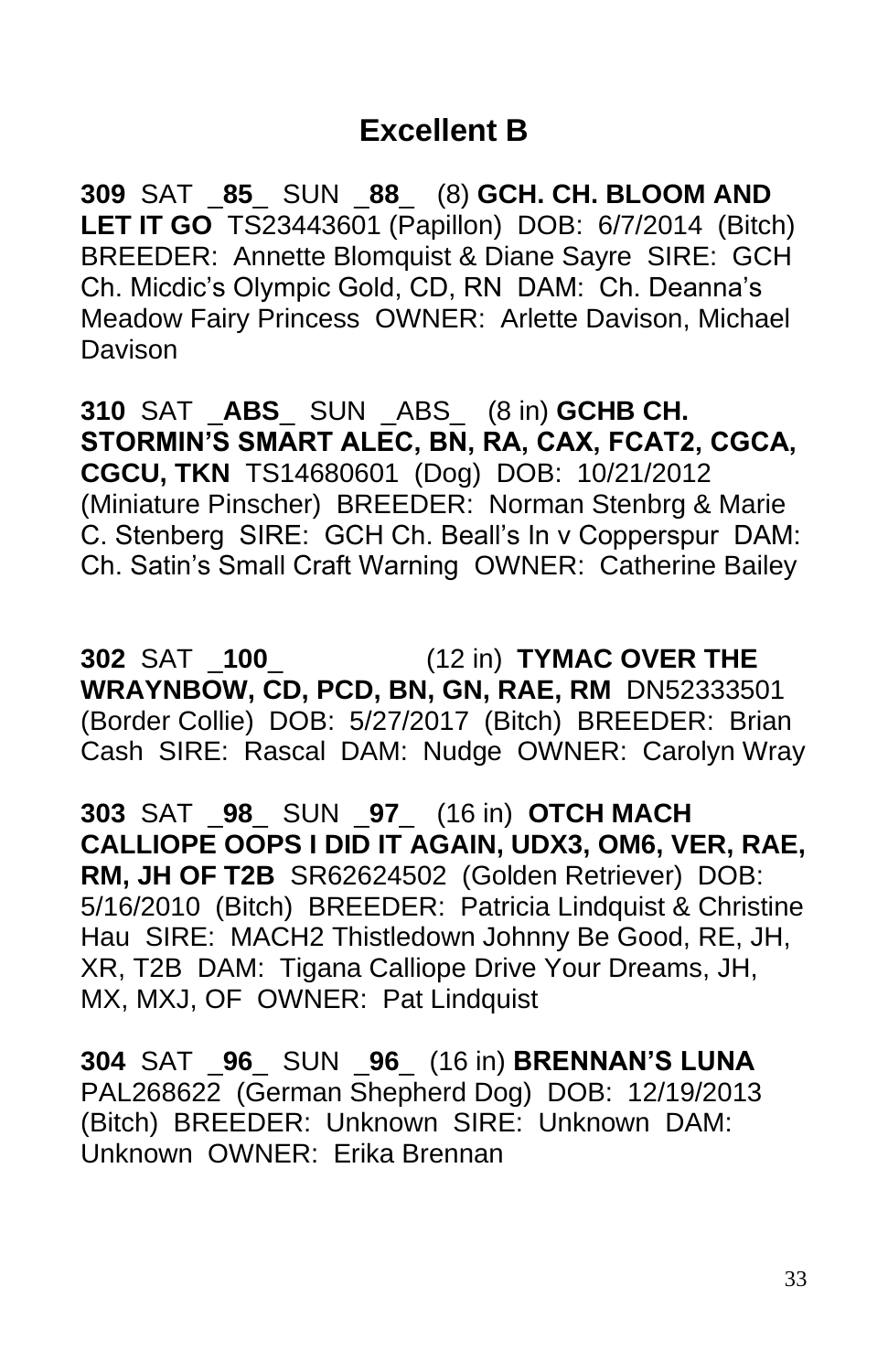## **305** SAT \_**98**\_ SUN \_**96**\_ (16 in) **PAISLEY LEAH VON DER WESTKUSTE, CDX, BN, RE, CGC** (GSD) DN44935401 DOB: 12/22/2015 BREEDER: Barbara Dibernardo SIRE: Randy Vom Leithawald DAM: Rumour Von Der Westkuste OWNER: Aubrie Olson & Alicia Olson

**306** SAT \_**97**\_ SUN \_**96**\_ (16 in) **MACH3 THISTLEDOWN JOHNNY BE GOOD, UD, RM, RAE, MXG, MJG, MXF, T2B, JH, DJ, TKN** SR56394509 (Golden Retriever) DOB: 4/11/2009 (Dog) BREEDER: Donna Cutler SIRE: Ganwales Hey-Diddle-Diddle DAM: Thistledown Tess Who's Comin To Dinner, RN OWNER: Patricia Lindquist & Donna Cutler

**308** SAT \_**83**\_ SUN \_**ABS**\_**GCHB BECKWITHS DIAMOND IN THE SKY, CD, PCD, BN, RE, CGCA, CGCU, TKN, FDC** SR80681001 (Bitch) DOB: 12/7/2003 (Golden Retriever) BREEDER: Lynn Anderson SIRE: GCH. Goodtimes Star Attraction DAM: GCHB Beckwiths Tropical Breeze, CD, PCD, BN, RAEE, CGCA, CGCU, TKN, FDC OWNER: Lynn Anderson

**Specialty Saturday:**

1st \_**305**\_\_/\_**98**\_\_ 2nd \_**304**\_ /\_**96**\_\_3rd \_\_\_\_\_/\_\_\_\_\_ 4th \_\_\_\_\_/\_\_\_\_\_

**All-Breed Sunday:**

1st \_**302**\_/\_**100**\_ 2nd \_**305**\_ /\_**98+**\_3rd \_**303**\_/\_**98**\_\_ 4th \_**306**\_/\_97\_\_

**Specialty Saturday:**

1st \_**304**\_/\_**96+**\_ 2nd \_**305**\_ /\_**96**\_\_3rd \_\_\_\_\_/\_\_\_\_\_ 4th \_\_\_\_\_/\_\_\_\_\_

**All-Breed Sunday:**

1st \_**303**\_/\_**97**\_\_ 2nd \_**304**\_ /\_**96++**\_3rd \_**305**\_/\_**96+**\_ 4th \_**306**\_/\_**96**\_\_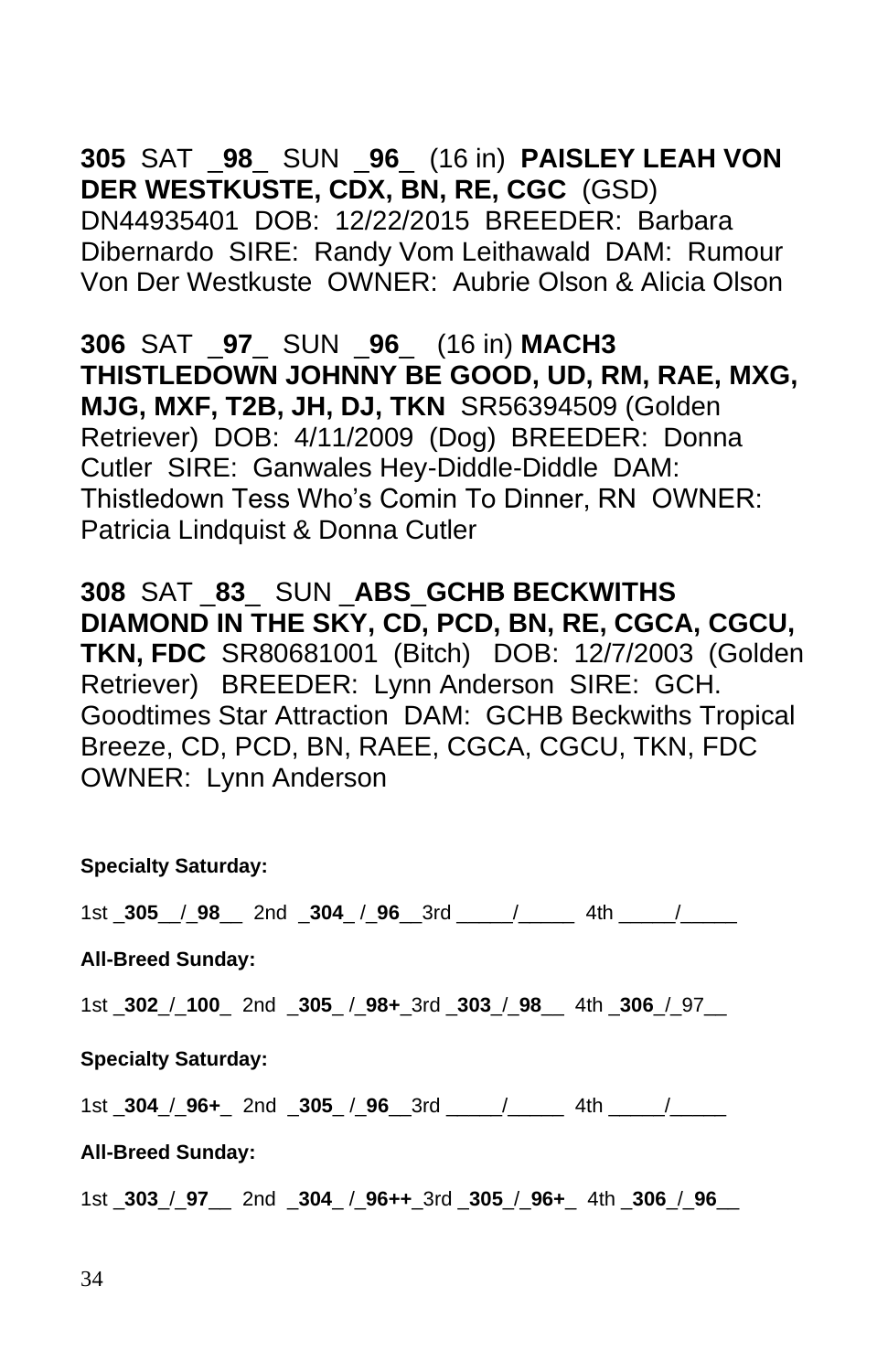## **Advanced B**

**302** SAT \_**96**\_ (12 in) **TYMAC OVER THE WRAYNBOW, CD, PCD, BN, GN, RAE, RM** DN52333501 (Border Collie) DOB: 5/27/2017 (Bitch) BREEDER: Brian Cash SIRE: Rascal DAM: Nudge OWNER: Carolyn Wray

**303** SAT \_**89**\_ SUN \_**96**\_ **OTCH MACH CALLIOPE OOPS I DID IT AGAIN, UDX3, OM6, VER, RAE, RM, JH OF T2B** SR62624502 DOB: 5/16/2010 (Bitch) BREEDER: Patricia Lindquist & Christine Hau SIRE: MACH2 Thistledown Johnny Be Good, RE, JH, XR, T2B DAM: Tigana Calliope Drive Your Dreams, JH, MX, MXJ, OF OWNER: Pat Lindquist

**304** SAT \_**97**\_ SUN \_**93**\_ (16) BRENNAN'S LUNA PAL268622 (German Shepherd Dog) DOB: 12/19/2013 (Bitch) BREEDER: Unknown SIRE: Unknown DAM: Unknown OWNER: Erika Brennan

**305** SAT \_**80**\_ SUN \_**97**\_ (16 in) PAISLEY LEAH VON DER WESTKUSTE, CDX, BN, RE, CGC (GSD) DN44935401 DOB: 12/22/2015 BREEDER: Barbara Dibernardo SIRE: Randy Vom Leithawald DAM: Rumour Von Der Westkuste OWNER: Aubrie Olson & Alicia Olson

**308** SAT \_**94**\_ SUN \_**ABS**\_ (16 in) **GCHB BECKWITHS DIAMOND IN THE SKY, CD, PCD, BN, RE, CGCA, CGCU, TKN, FDC** SR80681001 (Bitch) DOB: 12/7/2003 (Golden Retriever) BREEDER: Lynn Anderson SIRE: GCH. Goodtimes Star Attraction DAM: GCHB Beckwiths Tropical Breeze, CD, PCD, BN, RAEE, CGCA, CGCU, TKN, FDC OWNER: Lynn Anderson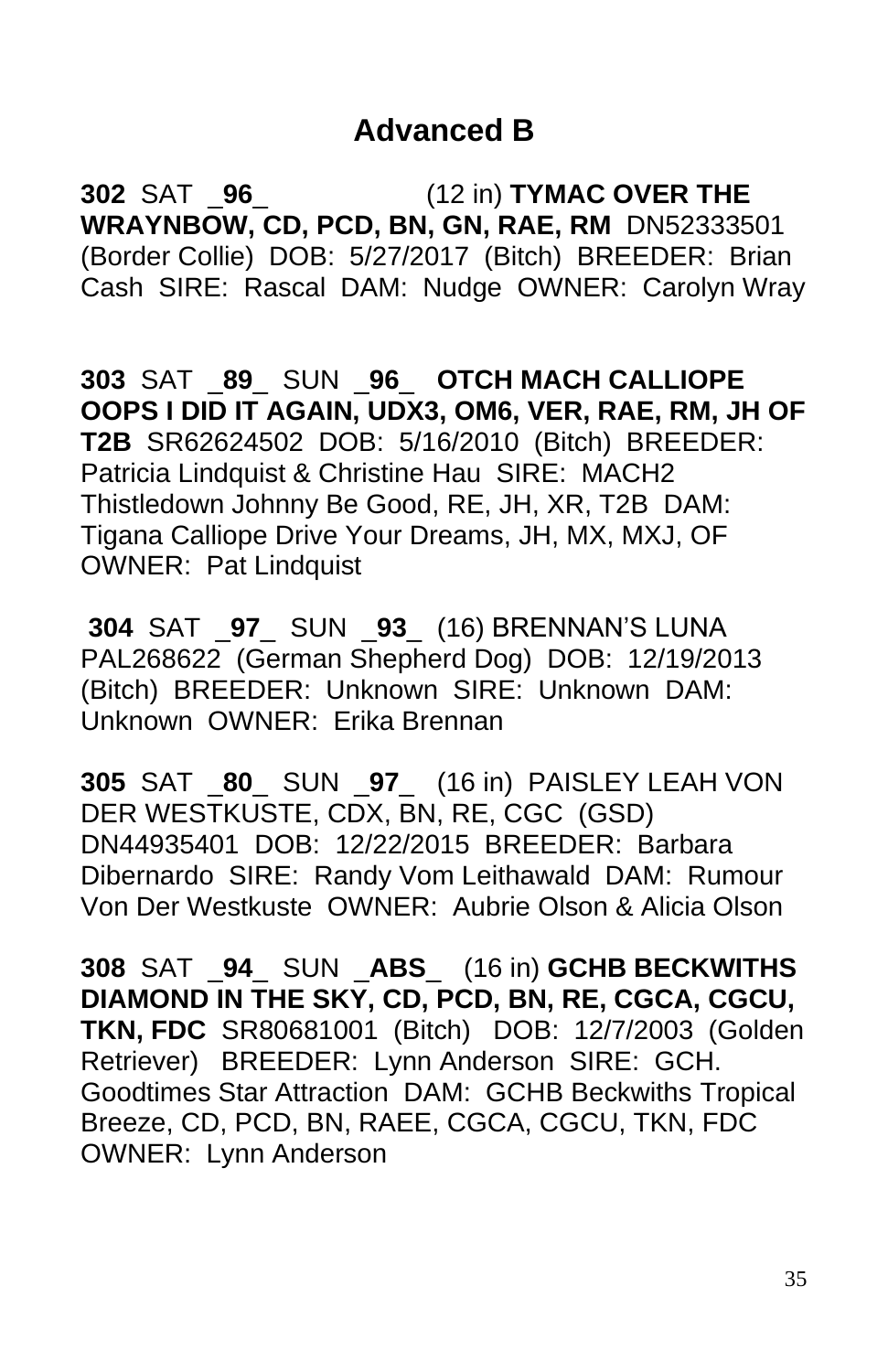**309** SAT \_**85**\_ **GCH. CH. BLOOM AND LET IT GO** TS23443601 (Papillon) DOB: 6/7/2014 (Bitch) BREEDER: Annette Blomquist & Diane Sayre SIRE: GCH Ch. Micdic's Olympic Gold, CD, RN DAM: Ch. Deanna's Meadow Fairy Princess OWNER: Arlette Davison, Michael Davison

**306** SAT \_\_\_\_ SUN \_**88**\_ (16 in) **MACH3 THISTLEDOWN JOHNNY BE GOOD, UD, RM, RAE, MXG, MJG, MXF, T2B, JH, DJ, TKN** SR56394509 (Golden Retriever) DOB: 4/11/2009 (Dog) BREEDER: Donna Cutler SIRE: Ganwales Hey-Diddle-Diddle DAM: Thistledown Tess Who's Comin To Dinner, RN OWNER: Patricia Lindquist & Donna Cutler

#### **Specialty Saturday:**

1st \_**304**\_/\_**97**\_\_ 2nd \_**305**\_ /\_**80**\_\_3rd \_\_\_\_\_/\_\_\_\_\_ 4th \_\_\_\_\_/\_\_\_\_\_ **All-Breed Sunday:** 1st \_**302**\_/\_**99**\_ 2nd \_**304**\_ /\_**97**\_\_3rd \_**306**\_/\_**94**\_\_ 4th \_**308**\_/\_**94**\_\_ **Specialty Saturday:** 1st \_**305**\_/\_**97**\_\_ 2nd \_**304**\_ /\_**93**\_\_3rd \_\_\_\_\_/\_\_\_\_\_ 4th \_\_\_\_\_/\_\_\_\_\_ **All-Breed Sunday:**

1st \_**305**\_/\_**97**\_\_ 2nd \_**303**\_ /\_**96**\_\_3rd \_**306**\_/\_**95**\_\_ 4th \_**304**\_/\_**93**\_\_

## **Intermediate**

**311** SAT \_ **94**\_ SUN \_**92**\_ **HOLLYHILL'S MISS LUCY** PAL272690 (All American) DOB: 11/5/2017 (Bitch) BREEDER: UNKNOWN SIRE: UNKNOWN DAM: UNKNOWN OWNER: Patricia Edie & Derek Heitsch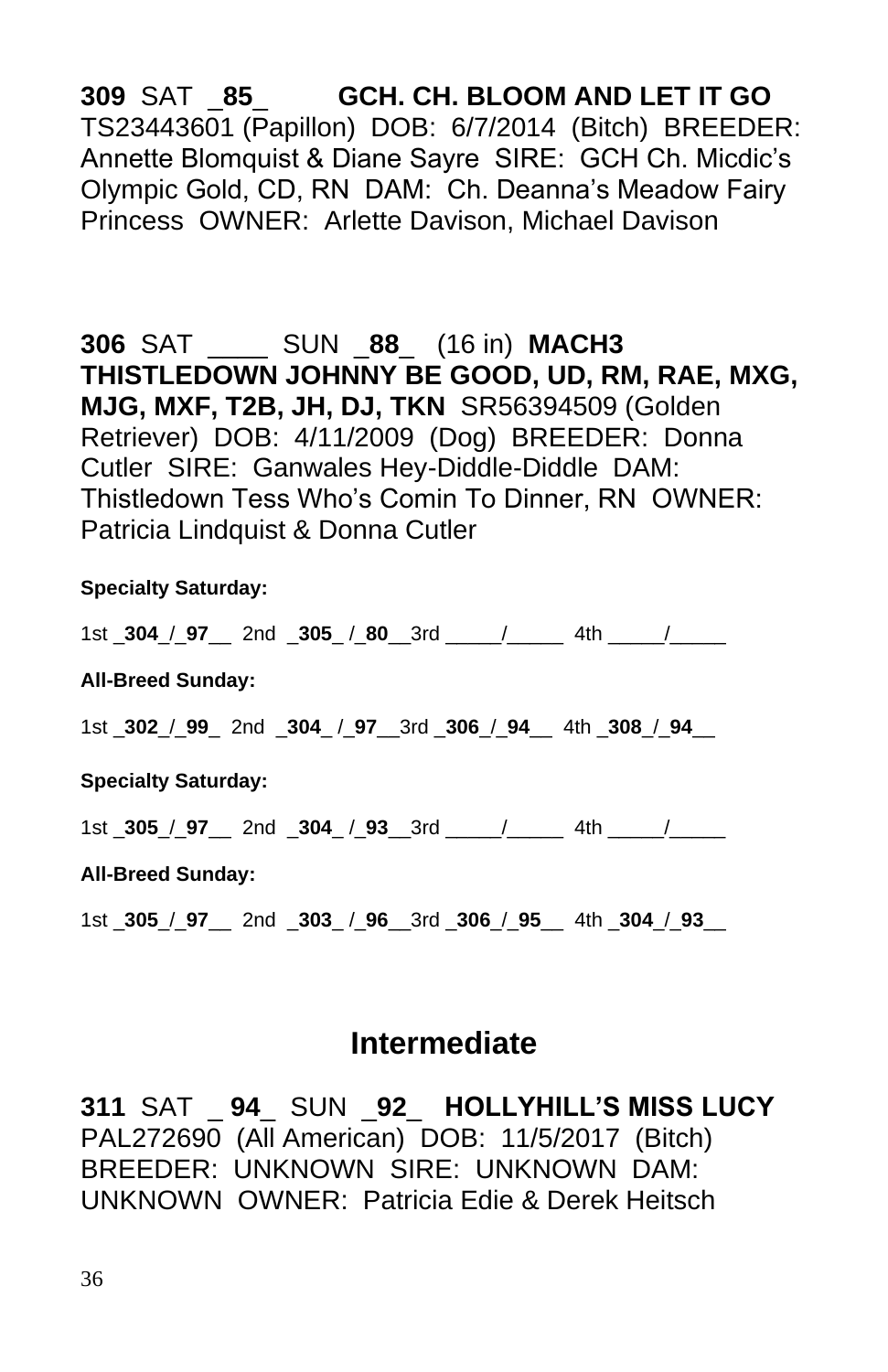**312** SAT \_**95**\_ **JJ'S BALTIC SEA ODYSSEY V ARSENY, RN, CGC** DN53002602 (German Shepherd Dog) DOB: 3/7/2018 (Bitch) BREEDER: Marina Salkov, Jim Hall, Juanita Williamson SIRE: Ch. Kis Malchik Van Contra Haus DAM: Ekletic's Trinket OWNER: Laura Cronin, Sherril Johnson

#### **Specialty Saturday:**

|                          | 1st _312 $/$ _95 $\_\$ 2nd $\_\_\_\$ / $\_\_$ 3rd $\_\_\_\$ / $\_\_\_$ 4th $\_\_\_\_\$ |  |  |  |  |  |  |  |  |  |
|--------------------------|----------------------------------------------------------------------------------------|--|--|--|--|--|--|--|--|--|
| <b>All-Breed Sunday:</b> |                                                                                        |  |  |  |  |  |  |  |  |  |
|                          | 1st _312 $/$ _95 $\_\$ 2nd $\_\_\_\$ / $\_\_$ 3rd $\_\_\_\$ / $\_\_\_$ 4th $\_\_\_\_\$ |  |  |  |  |  |  |  |  |  |
|                          | <b>Specialty Saturday:</b>                                                             |  |  |  |  |  |  |  |  |  |
|                          | $1st$ $/$ $/$ 2nd $/$ $/$ 3rd $/$ $/$ 4th $/$                                          |  |  |  |  |  |  |  |  |  |
| <b>All-Breed Sunday:</b> |                                                                                        |  |  |  |  |  |  |  |  |  |
|                          | 1st _311 / _92 __ 2nd _____ / ______3rd ____ / ________ 4th _____ / ______             |  |  |  |  |  |  |  |  |  |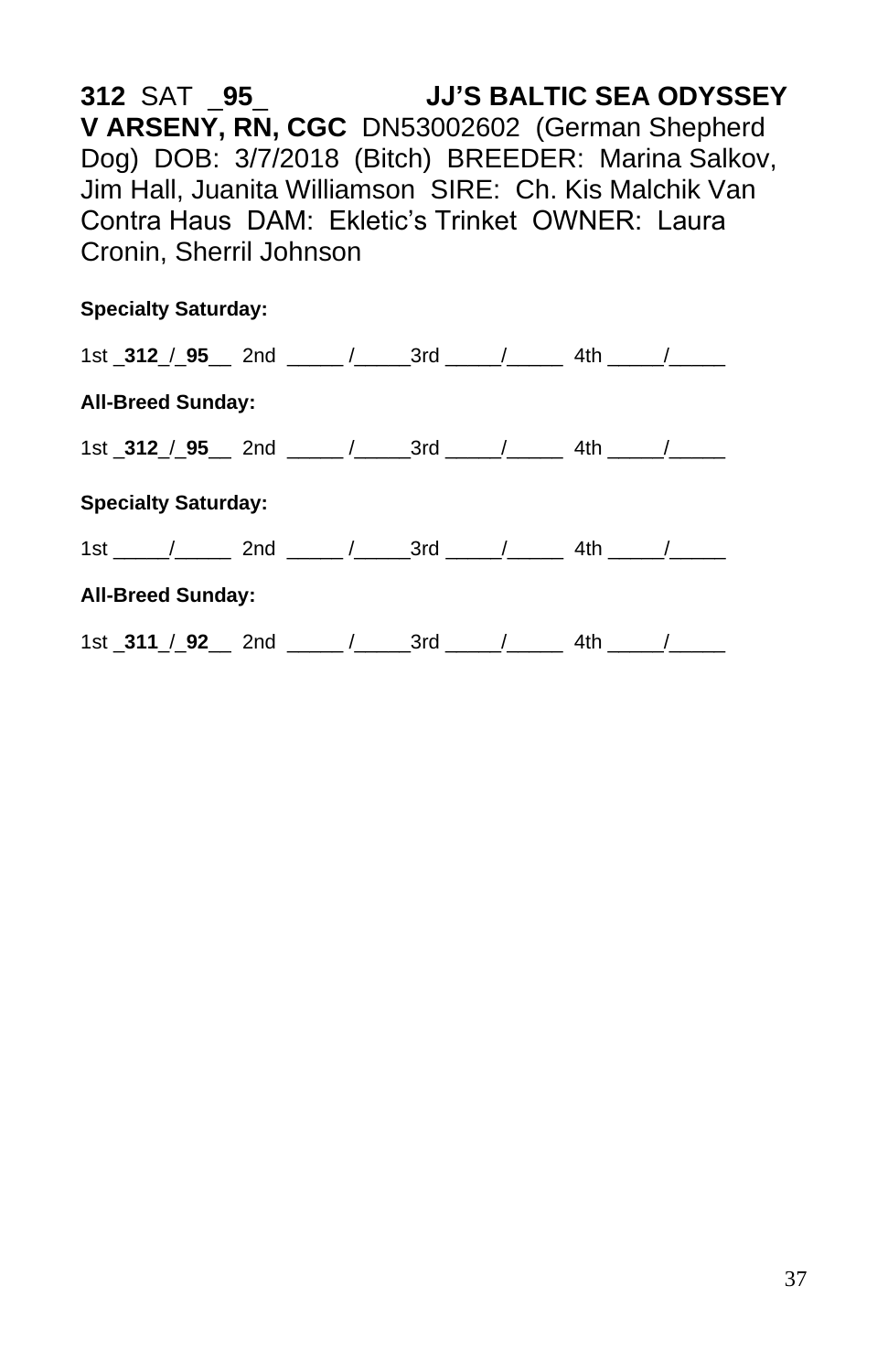## **NOVICE B**

**313** SAT \_**91**\_ **DESIDERATO VOM TANHAUSER** DN53931104 (German Shepherd Dog) DOB: 5/27/2018 (German Shepherd Dog) BREEDER: Debra A. Hughs SIRE: Figaro Von Pierrot DAM: Karma Vom Tanhauser OWNER: Laura Cronin, Sherril Johnson

**314** SAT \_**ABS**\_ **KRIS-T'S UR THE 1 N'ONLY** DN50574901 (German Shepherd Dog) DOB: 7/10/2017 (Bitch) BREEDER: Christine E. Carter & Shelby Berry SIRE: GCJB Karizma's Cyucas v Kaleef, HT, TC, ROM DAM: Ch. Noble Spirit Let's Try This Again Kris-T, CGC, RN, TKN OWNER: Christine E. Carter & Shelby Berry

**312** SAT \_**94**\_ **JJ'S BALTIC SEA ODYSSEY V ARSENY, RN, CGC** DN53002602 (German Shepherd Dog) DOB: 3/7/2018 (Bitch) BREEDER: Marina Salkov, Jim Hall, Juanita Williamson SIRE: Ch. Kis Malchik Van Contra Haus DAM: Ekletic's Trinket OWNER: Laura Cronin, Sherril Johnson

**Specialty Saturday:**

1st \_**312**\_/\_**94**\_\_ 2nd \_**313**\_\_ /\_**91**\_\_3rd \_\_\_\_\_/\_\_\_\_\_ 4th \_\_\_\_\_/\_\_\_\_\_

#### **All-Breed Sunday:**

1st \_**312**\_/\_**94**\_\_ 2nd \_**313**\_ /\_**91**\_\_3rd \_\_\_\_\_/\_\_\_\_\_ 4th \_\_\_\_\_/\_\_\_\_\_